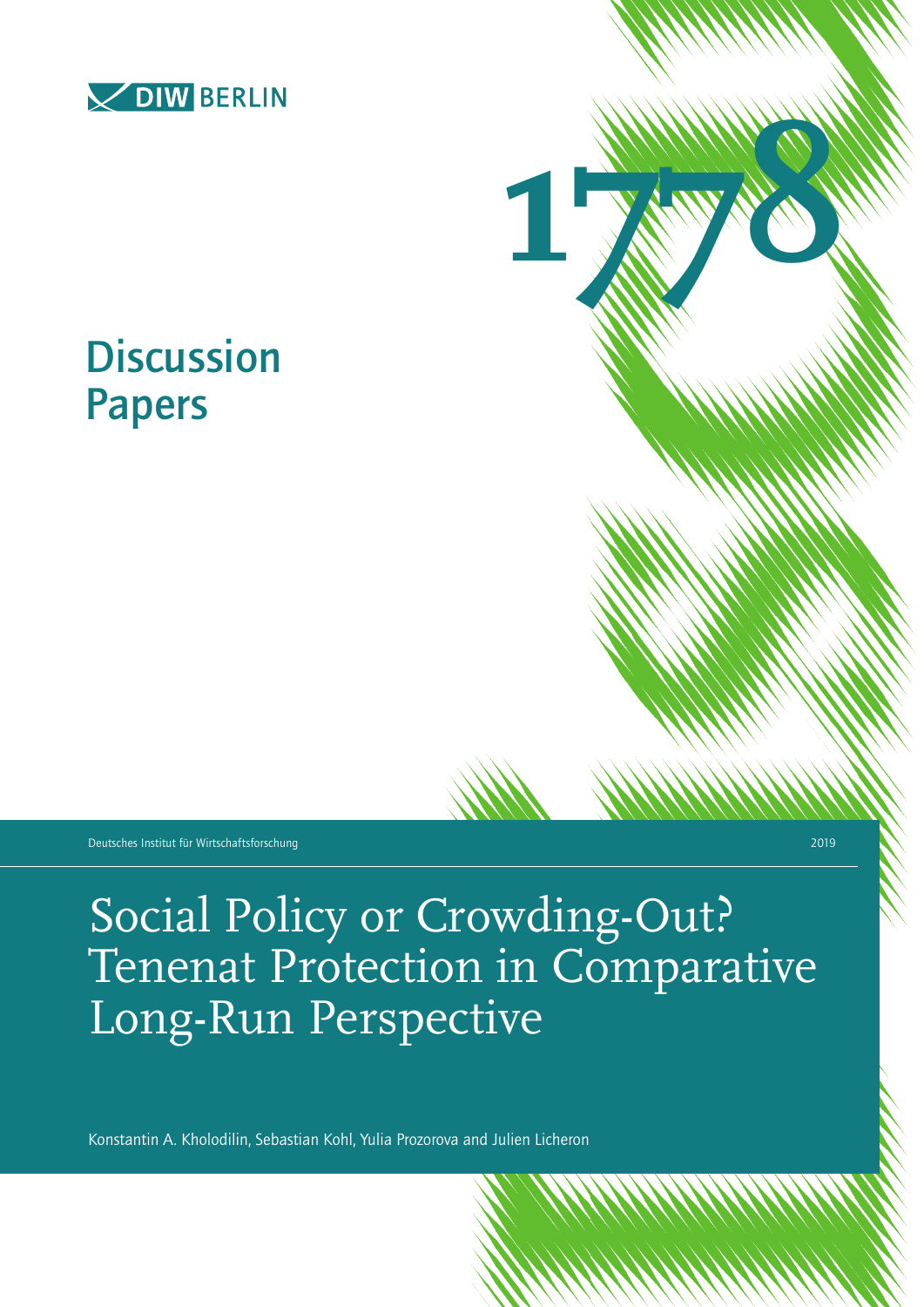Opinions expressed in this paper are those of the author(s) and do not necessarily reflect views of the institute.

IMPRESSUM

© DIW Berlin, 2019

DIW Berlin German Institute for Economic Research Mohrenstr. 58 10117 Berlin

Tel. +49 (30) 897 89-0 Fax +49 (30) 897 89-200 [http://www.diw.de](http://www.diw.de/)

ISSN electronic edition 1619-4535

Papers can be downloaded free of charge from the DIW Berlin website: <http://www.diw.de/discussionpapers>

Discussion Papers of DIW Berlin are indexed in RePEc and SSRN: http://ideas.repec.org/s/diw/diwwpp.html <http://www.ssrn.com/link/DIW-Berlin-German-Inst-Econ-Res.html>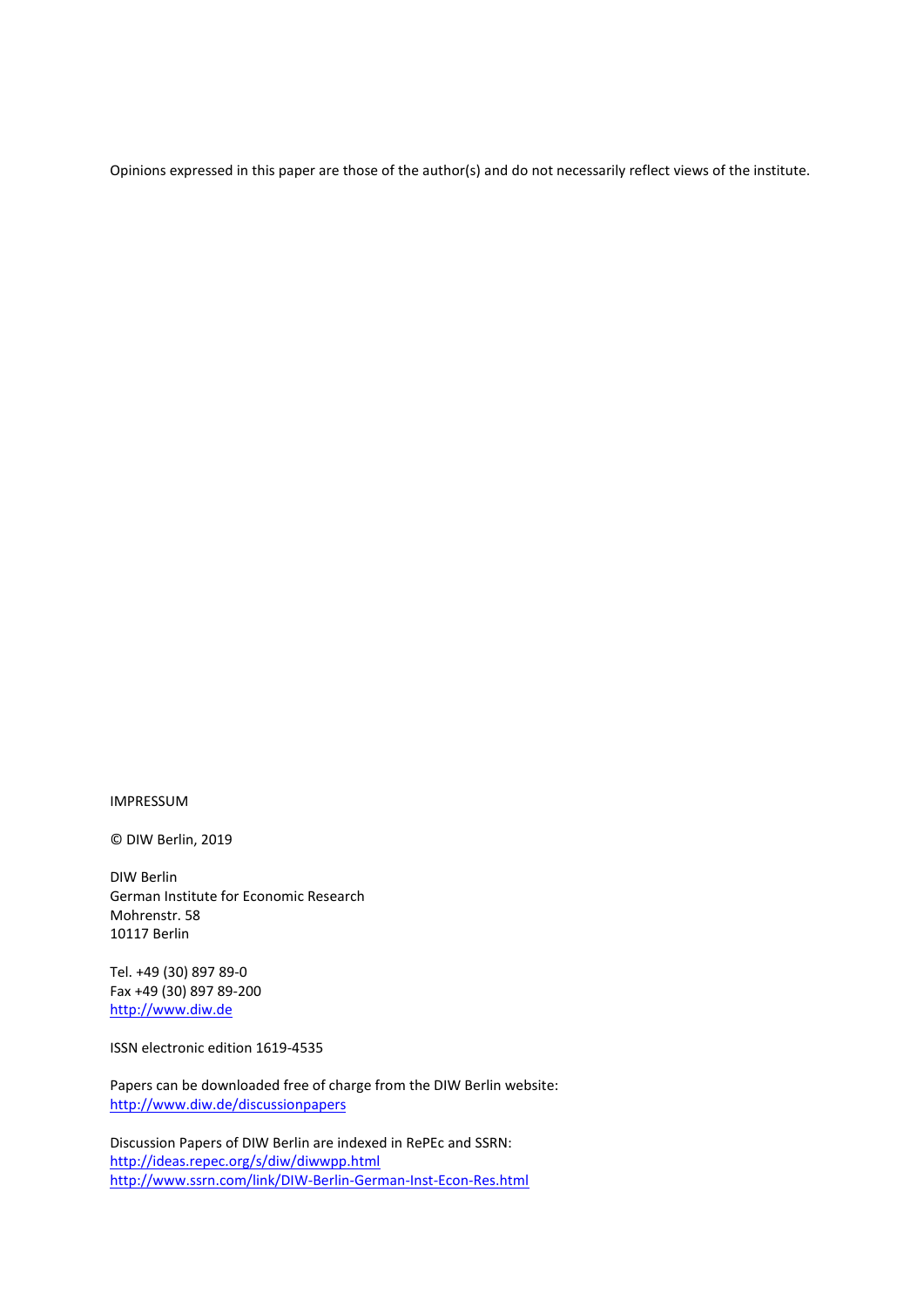# Social policy or crowding-out? Tenant protection in comparative long-run perspective<sup> $\hat{\mathbf{x}}$ </sup>

Konstantin A. Kholodilin<sup>a,b</sup>, Sebastian Kohl<sup>c,d</sup>, Yulia Prozorova<sup>b</sup>, Julien Licheron<sup>e</sup>

<sup>a</sup>DIW Berlin, Mohrenstraße 58, 10117, Berlin, Germany  $b$ NRU HSE, Kantemirovskaya ul., 3, korp. 1, 194100, St. Petersburg, Russia  $^{c}$ Max-Planck-Institut für Gesellschaftsforschung Paulstraße 3, 50676, Cologne, Germany  $d$ Uppsala University, Sociology and IBF, Sweden <sup>e</sup>LISER, 11 Porte des Sciences, 4366 Esch-sur-Alzette, Luxembourg

#### Abstract

In the shadow of homeownership and public housing, social policy through the regulation of private rental markets is a neglected and underestimated field of social policy. This paper, therefore, presents unique new data on the development of private tenancy legislation through the binary coding of rent control, the protection of tenants from eviction, and rental housing rationing laws across more than 25 countries and 100 years. This long-run perspective reveals the dynamic effects of rent control on the rise of homeownership as the dominant tenure during the 20th century. We find that both rent regulation and rationing legislation effectively increased homeownership, but only up to a certain threshold. We suggest that the short-term lure of an inexpensive social policy for tenants has led to the long-term marginalization of rental markets in many countries.

Keywords: Homeownership, rent control, tenure security, housing rationing, dynamic panel data model.

JEL codes: C23, O18, R38.

<sup>✩</sup>We thank Espen Andersen, Philip Ando, Andres Blanco Blanco, Emily Dix, Christian Enzer, Christoph Enzler, Markus Forster, Rosemary Goodyear, Hildur Groa Gunnarsdottir, Kari Gyllander, Alejandro Jacobo Ostapchuk, Jakob Juul-Sandberg, Annika Klintefelt, Julija Kolomijceva, Irene Kull, Jussi Lahtinen, Mette Lindbjerg Jørgensen, Antii Malinen, Valentinas Mikelenas, Dimitrios Moschos, Peter Nagele, Mounira Nouri, Kua Hui Shan, Dmitriy Shevyakov, Boriss Siliverstovs, Jon Runar Sveinsson, Irina Veinberga, and Rima Zenevskien? for their kind help in finding the statistical data and legal acts. The authors confirm that the paper involves no interest conflicts.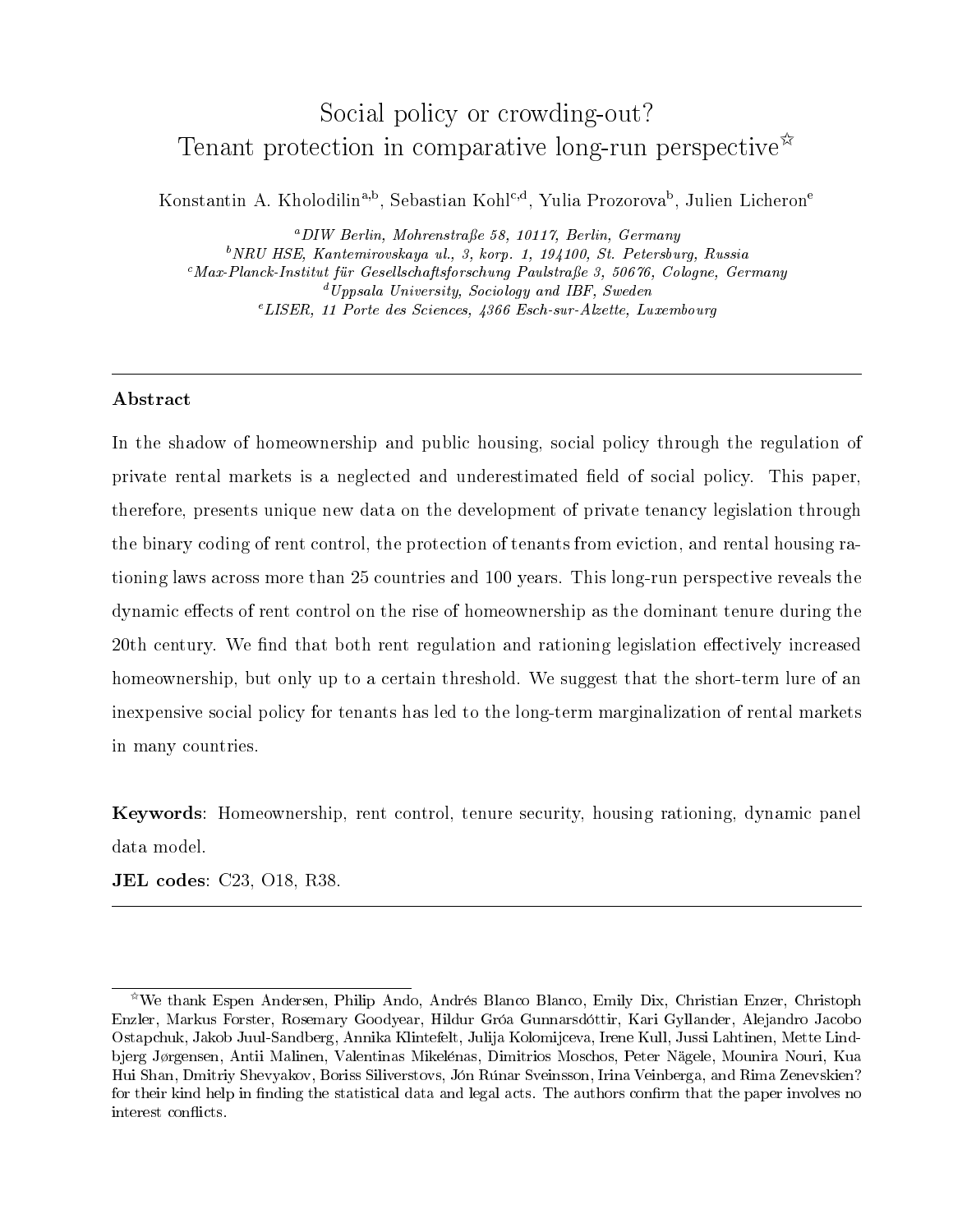### Contents

| $\mathbf{1}$            | Introduction                                                                                                                                                                                                                          | $\mathbf 1$    |
|-------------------------|---------------------------------------------------------------------------------------------------------------------------------------------------------------------------------------------------------------------------------------|----------------|
|                         | Literature on rent regulation and homeownership determinants                                                                                                                                                                          | $\overline{4}$ |
| $\bf{3}$                | Data: tenancy regulation in the long-run                                                                                                                                                                                              | $\overline{5}$ |
|                         | 3.1                                                                                                                                                                                                                                   | -5             |
|                         | Tenancy regulation: a descriptive account enteries and all the set of the set of the set of the set of the set of the set of the set of the set of the set of the set of the set of the set of the set of the set of the set o<br>3.2 | 9              |
| $\overline{\mathbf{4}}$ | <b>Estimation results</b>                                                                                                                                                                                                             | 11             |
|                         | 4.1                                                                                                                                                                                                                                   | -11            |
|                         | 4.2                                                                                                                                                                                                                                   | -13            |
|                         | 4.3                                                                                                                                                                                                                                   | 14             |
| $5^{\circ}$             | Discussion and conclusion                                                                                                                                                                                                             | 16             |
|                         | Literature                                                                                                                                                                                                                            | 17             |
|                         | Appendix                                                                                                                                                                                                                              | 21             |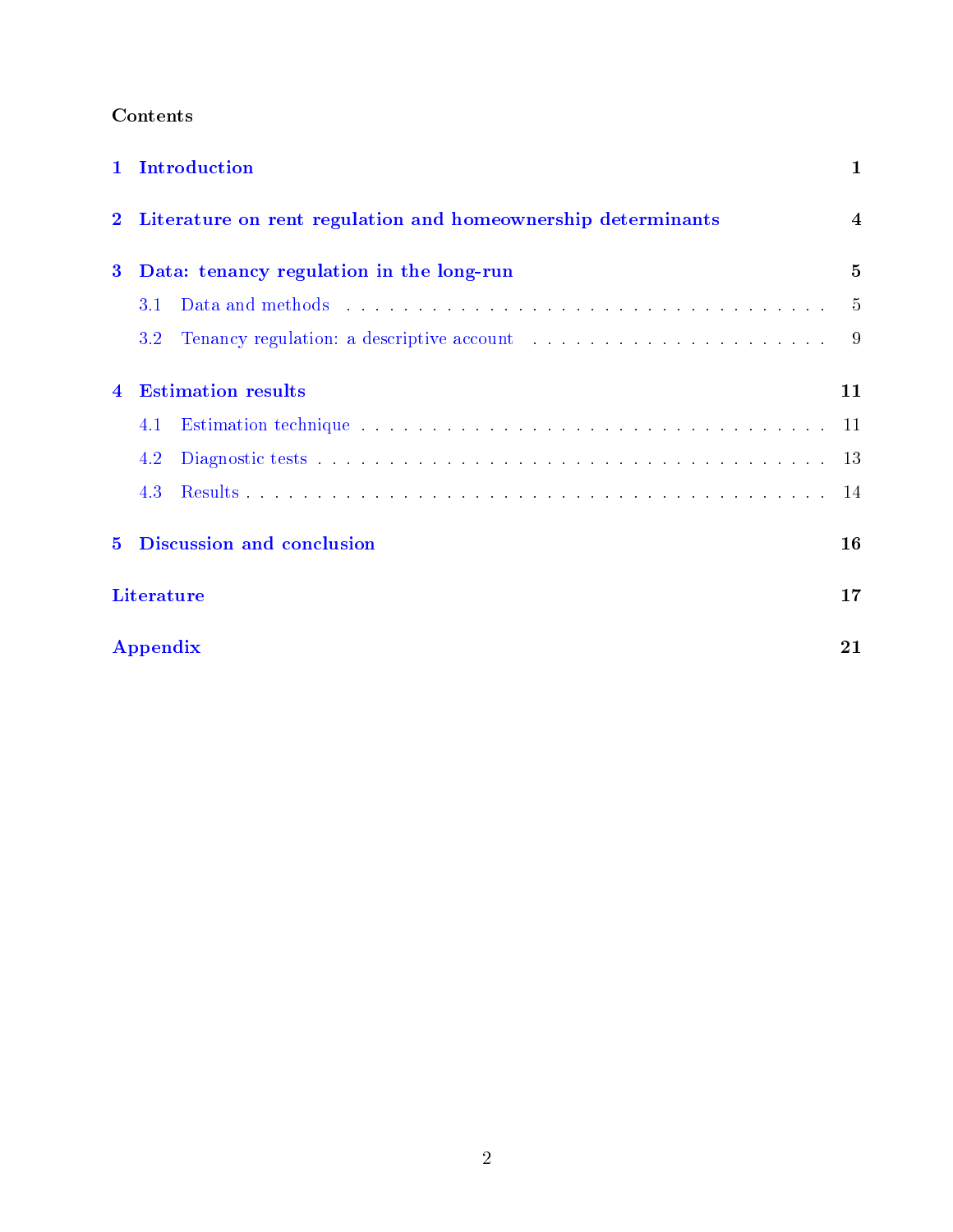### List of Tables

|    | Estimation results of panel data model: basic specification 15                |  |
|----|-------------------------------------------------------------------------------|--|
| AA | List of countries, for which regulation indices are constructed 21            |  |
|    | A2 Literature on measurement of housing regulations 22                        |  |
|    |                                                                               |  |
|    |                                                                               |  |
|    | A4 Description of variables used in the analysis Andrew Barretts and March 25 |  |
|    |                                                                               |  |

### List of Figures

| 1 Evolution of homeownership rate in the world, 1900–2010s 2 |  |
|--------------------------------------------------------------|--|
|                                                              |  |
| 3 Rental regulation intensity in Europe by legal origin 12   |  |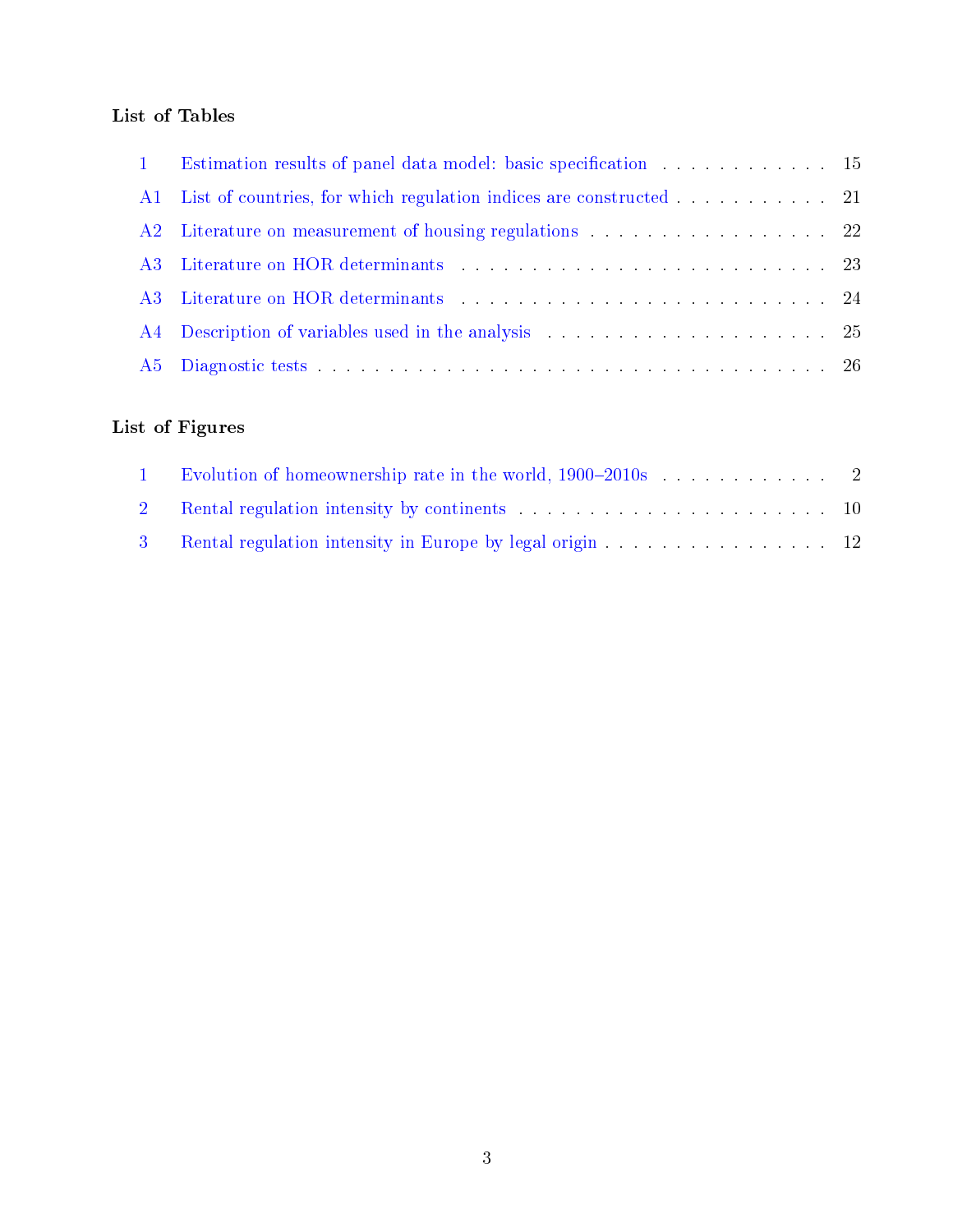#### <span id="page-5-0"></span>1. Introduction

A significant number of citizens, especially in urban areas depend on private rental markets for housing provision. In German-speaking countries, this makes up a majority of households and the private tenancy rate is increasing in many high-homeownership countries in the aftermath of the Great Recession. Historically, private tenancy has dominated large parts of the 20th century: interpolated homeownership rates crossed the 50 percent threshold as early as 1955 in Spain, in 1968 in Portugal, in 1970 in Great Britain, 1982 in France, and 1998 in the Netherlands. Even if the remainder is partially public or municipal housing, private tenancy is not negligible as public housing has been declining in most countries since the 1970s [\(Kohl,](#page-23-0)  $2017$ ). In general, from the end of World War II and until the Great Recession of  $2008-2009$ , homeownership rates increased. In the 2010s, they stabilized and even appear to be declining; see [Figure 1.](#page-6-0)

Despite its prominence, both historically and at present, the private rental market, as a field of social policy, is neglected in both the academic literature and the political realm when compared to the other two housing market segments: the owner-occupier and the public housing sectors. For instance, in an analysis of party manifestos since 1945 across 19 countries, the issue of rent regulation appears signicantly less frequently than questions of homeownership and public housing [\(Kohl,](#page-23-1) [2018a\)](#page-23-1). In economics, the central question of whether rent regulation has negative effects on supply is addressed by very sketchy evidence so far. This low salience is probably due to the fact that the other two sectors have much more budgetary importance. A reason for the limited academic attention lies in the lack of comparative data on very specific national regulatory environments. Whereas public and owner-occupier housing is much more a question of nance and budgets, private renting is more one of legal regulation.

This paper presents new content-coded data on legislation in the three dominant domains of the regulation of private tenancy  $-$  rent control, security of tenure, and housing rationing  $\sim$  covering a panel of 58 countries from the First World War through 2017, see [Table A1](#page-25-1) in Appendix. The descriptive analysis confirms that tenancy legislation was pushed forward by the two World Wars, especially in Europe, where a first generation of rent-freezing regulation was passed, tenure security implemented, and short-term rationing measures were used. The second generation of more flexible rent controls replaced the rent-freezes in the post-war years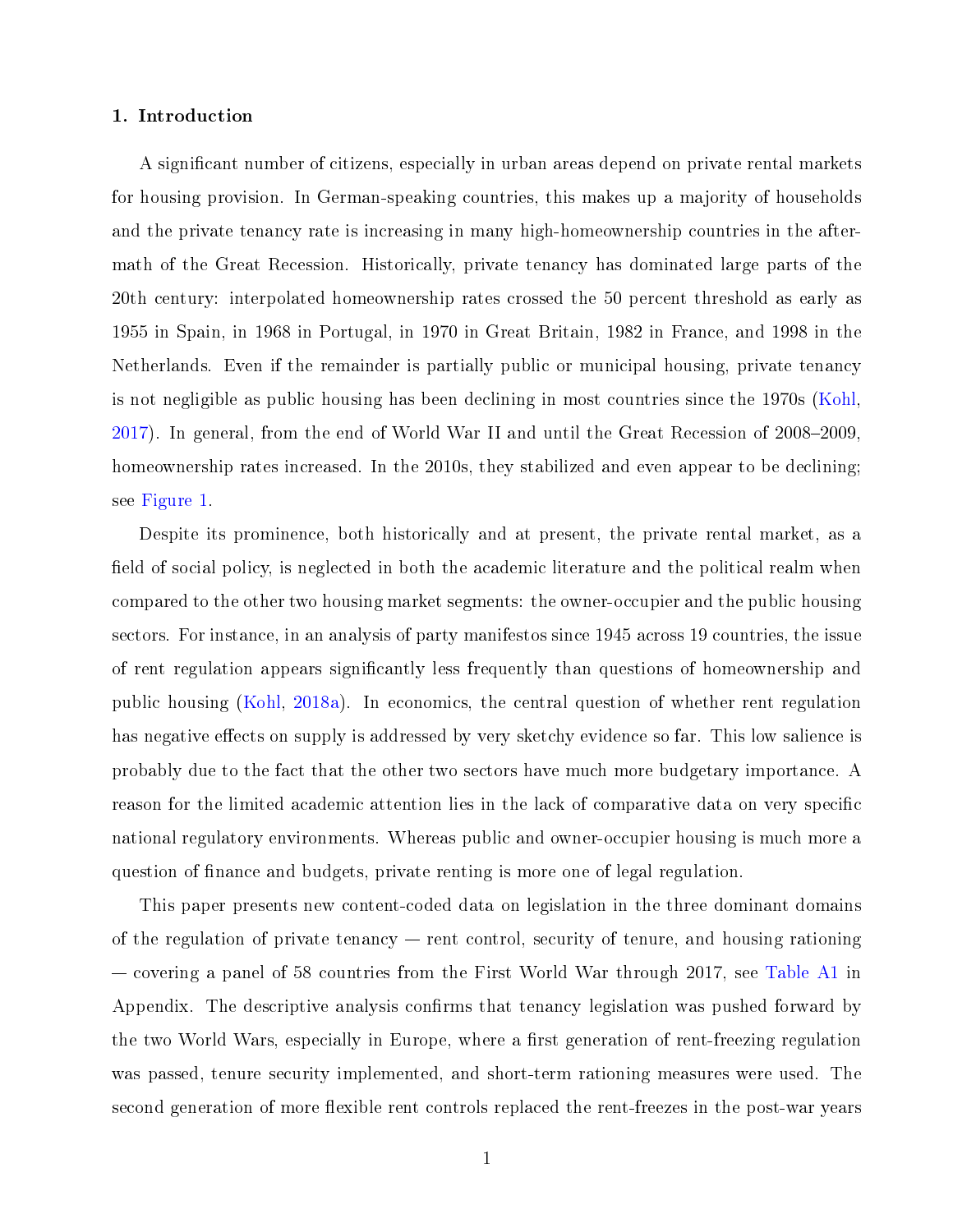<span id="page-6-0"></span>

Figure 1: Evolution of homeownership rate in the world,  $1900-2010s$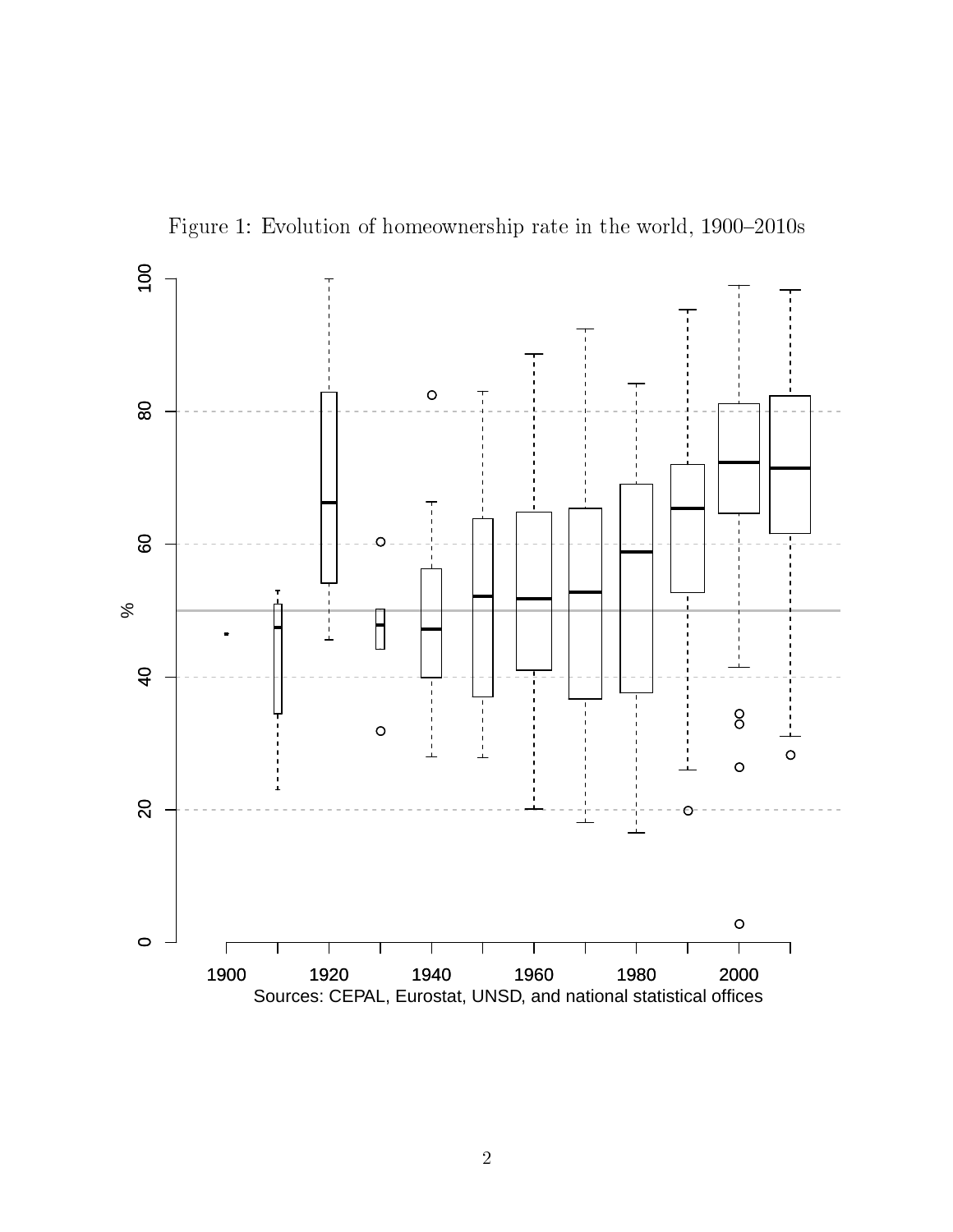nearly everywhere outside developing countries and the rationing was mostly phased out, while levels of tenure security, once achieved, were hardly ever retrenched. Europe scores generally higher in terms of tenure security and second-generation rent controls than all other continents, particularly in comparison to Anglo-Saxon countries.

The paper further investigates the question of whether rent legislation is an indirect factor behind the rise of homeownership in all countries through the 20th century. Economists' stock assumption is that rent legislation of any kind makes investment in rental real estate less attractive and incites landlords to sell existing rental units and to not construct new ones. Our multivariate panel data models produce confirmatory findings: both rationing and rent regulation, but not tenure security regulation, have positive effects on homeownership rates. Interestingly, the association between rent legislation and homeownership is non-linear (negative quadratic term): additional rent legislation beyond a certain threshold weakens the effect on homeownership again. Our interpretation is that tenancy legislation, rent regulation in particular, is used as an inexpensive social policy favoring tenant majorities at the expense of landlord minorities and thereby reducing the very same form of tenure it is meant to protect. While many subsidies have been spent on pulling more households into homeownership, too restrictively regulating private tenancy has worked as a push away from tenancy and into homeownership. From a cross-country perspective, this helps explain why tenancy-regulated Europe caught up with the historically high homeownership rates of tenancy-underregulated Anglo-Saxon countries. It also explains why European homeownership rates are still below those of the tenancy-overregulated Global South.

The paper is organized as follows: after reviewing the literature on rent regulation and its effects on homeownership, we present the data, methods, and descriptives of the new rent regulation indices. We then report and discuss the multivariate results of the regressions on homeownership rates. The discussion draws some parallels between rent legislation and other welfare policies, suggesting that much of the homeownership development and variation can be explained from the rental side of the market.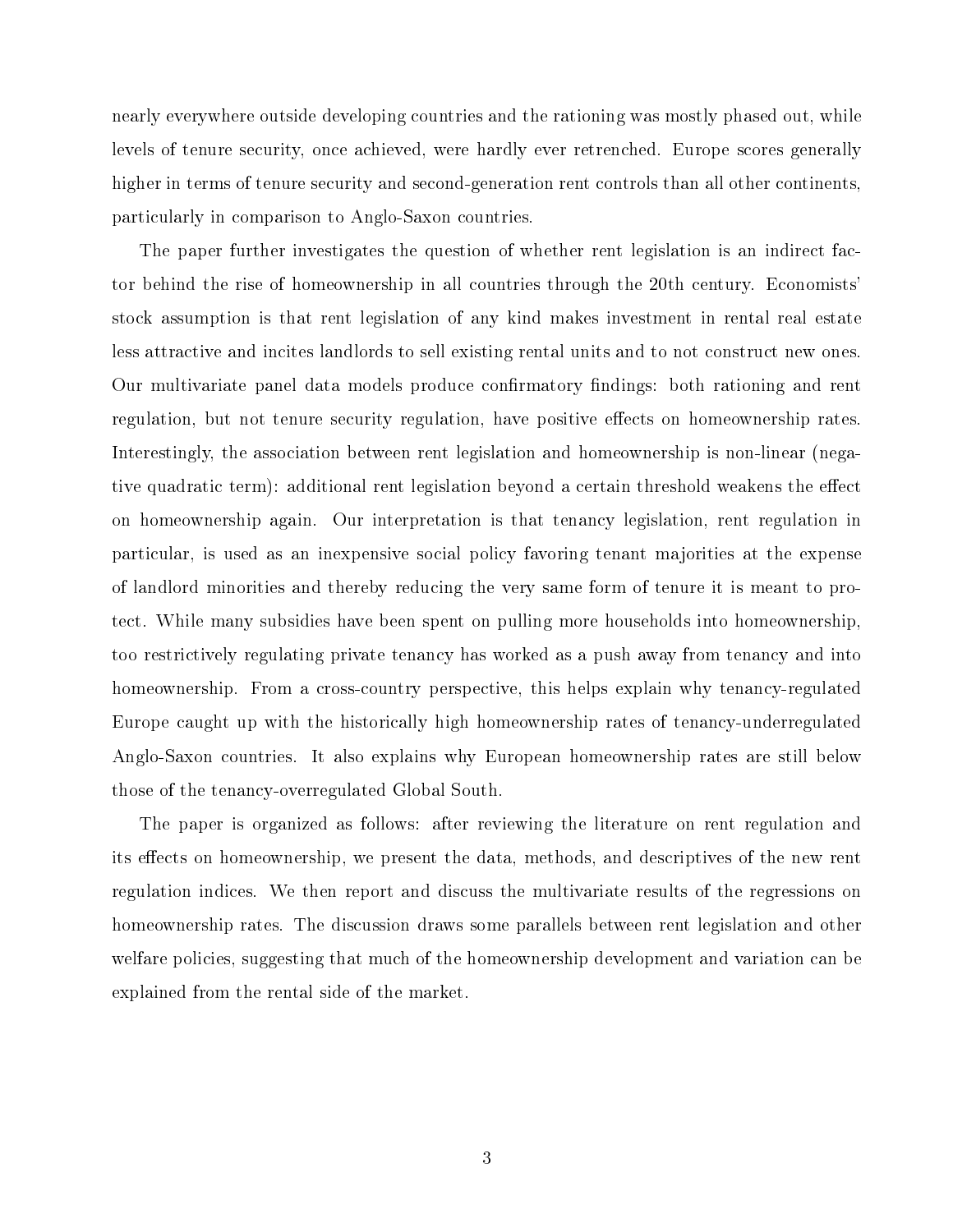#### <span id="page-8-0"></span>2. Literature on rent regulation and homeownership determinants

In this section, we first review the rather patchy literature on rent regulation in general. We then focus on the rent-regulation effects on homeownership in particular and on studies explaining homeownership as they inform our multivariate analysis.

There is already a small but growing body of literature on the measurement of housing market regulations; see [Table A2](#page-26-0) in Appendix for an overview. The majority of studies assess the stringency of housing policies for a single period of time. The cross-sectional dimension varies between four [\(Miletic,](#page-24-0) [2016\)](#page-24-0) and 126 countries (Global Property Guide). The degree of regulation is measured for various points of time: the stringency of rent control by [Malpezzi](#page-24-1) [and Ball](#page-24-1) [\(1993\)](#page-24-1) for 1991, a procedural formalism index by [Djankov et al.](#page-22-0) [\(2003\)](#page-22-0) for 2000, a rent control index by [Andrews et al.](#page-21-1) [\(2011\)](#page-21-1) for 2009, as well as landlord and tenant law and practice of the Global Property Guide for 2017. [Kholodilin](#page-23-2) [\(2017\)](#page-23-2) is the first study, which indexes the evolution of governmental regulations over time, while [Weber](#page-24-2)  $(2017)$  is the first researcher to develop a panel of indices encompassing 18 countries between 1973 and 2016.

There are a number of studies looking at the different effects of rent regulation, such as on rents and mobility [\(Munch and Svarer,](#page-24-3) [2002;](#page-24-3) [Krol and Svorny,](#page-24-4) [2005\)](#page-24-4); maintenance quality [\(Kutty,](#page-24-5) [1996\)](#page-24-5); the efficiency of allocation and segregation [\(Glaeser,](#page-23-3) [2003\)](#page-23-3), [\(Field et al.,](#page-22-1) [2008\)](#page-22-1); and homelessness [\(Grimes and Chressanthis,](#page-23-4) [1997;](#page-23-4) [Early and Olsen,](#page-22-2) [1998\)](#page-22-2). There are fewer studies of the effects of tenure-security regulation, one exception being [Iwata](#page-23-5)  $(2002)$ 's study on housing supply. Other than the bivariate analyses of [\(Blanco Blanco,](#page-21-2) [2014\)](#page-21-2), studies do not use multivariate methods to evaluate the effects of tenancy regulation on the large competing market segment, namely homeownership.

By contrast, the rise of homeownership in almost all countries during the last century has received much more attention; see [Kohl](#page-23-0) [\(2017\)](#page-23-0). There are many micro-level studies of tenure choice for homeownership [\(Borjas,](#page-22-3) [2002;](#page-22-3) [Burgess,](#page-22-4) [1982;](#page-22-4) [Tan,](#page-24-6) [2008\)](#page-24-6); however, more relevant for the present context, there are also macro-level studies explaining homeownership rates across cities, regions, or countries. Table  $A3$  in Appendix lists detailed findings about the determinants of homeownership rates.

Summing up, all these studies include variables concerning the social characteristics of the population (age structure, level of education, urbanization, percentage of divorced and married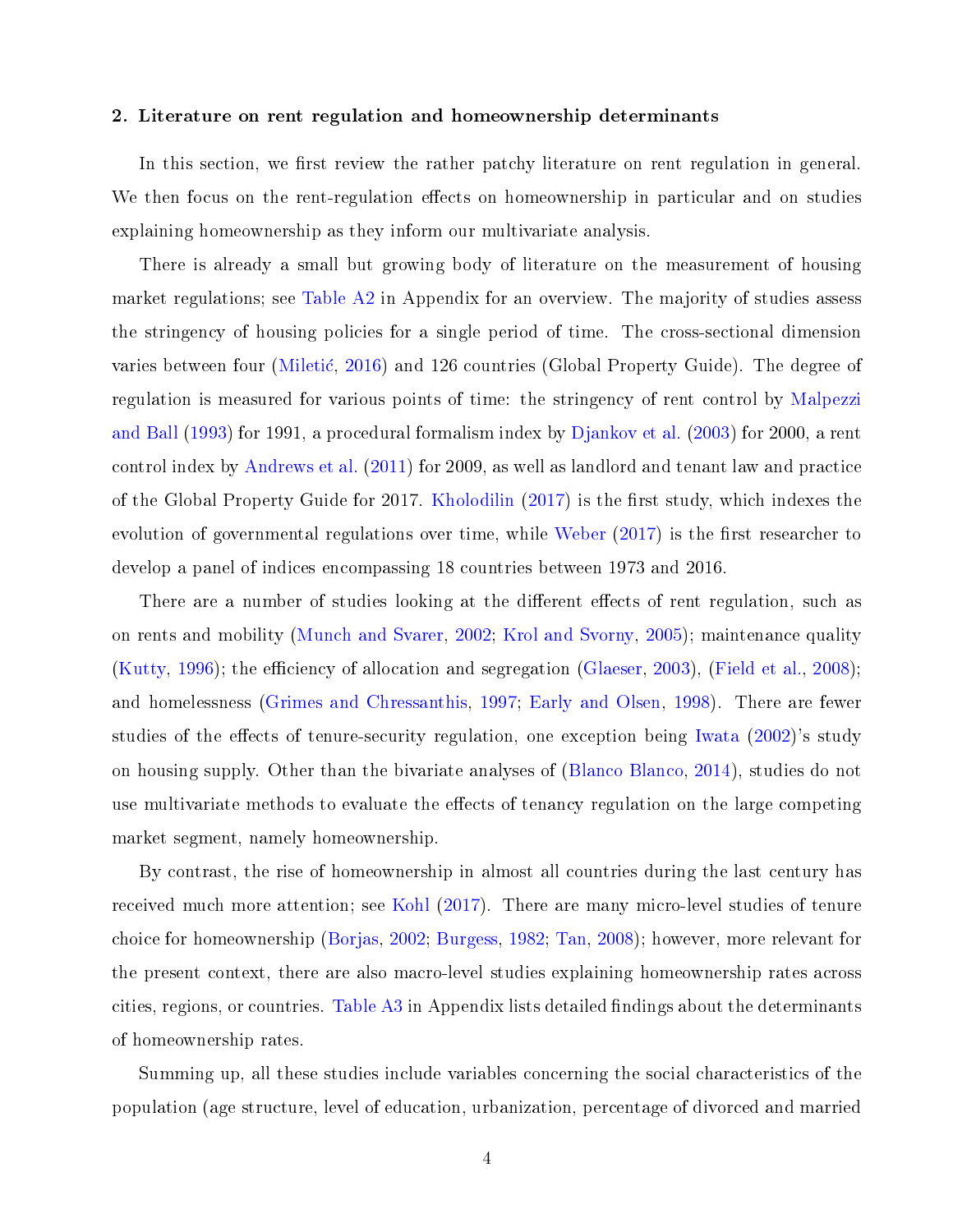people, presence of children in the family), indicators of economic development (median income, GDP per capita, growth index), as well as financial and tax regulation indicators (reform indices, tax rates). In most cases, these factors are shown to be signicant. In addition, some take into account other factors including geographical characteristics, ideological orientation, political party, political aspects, square-meter prices and their changes. However, not all are signicant. These studies have a strong US bias, are cross-sectional or lack dynamic specifications, and are based on post-1980 data, i.e., a time when arguably most homeownership increases had already taken place. Due to the lack of tenancy-regulation data, its effect has not yet been properly examined.

#### <span id="page-9-0"></span>3. Data: tenancy regulation in the long-run

#### <span id="page-9-1"></span>3.1. Data and methods

In order to assess the impact of governmental regulations, they must be measured. There are two major concerns regarding the measurement of legislation. First, law enforcement may differ across the sample and there is complexity in enforcement-quality measurement. Second, formally different legal systems may lead to the same functional outcome, the only difference is in the means. However, these arguments cannot be applied to the case examined in our research for two reasons. First, rental market law is statutory and deviations from statutes rarely occur. Second, with some key variables, we measure functional differences, not pure formalism.

The common approach to measuring formal regulations in the literature is constructing indices. However, some authors underline the complexity of measuring formal regulations and raise some methodological objections; see [Deakin et al.](#page-22-5) [\(2007\)](#page-22-5). One of the most important problems is the weighting issue; for instance, when equal weights are used in the index for all the countries. Another problem is the inability of binary variables to capture gradations in the effects of legal rules in different countries. [Deakin et al.](#page-22-5)  $(2007)$  stress that these problems are inevitable for any coding project, so the aim is to approximate reality as closely as possible. Different papers propose various methods for index construction. The general idea most commonly used is that higher index values refer to a higher degree of control, or, in other words, stricter legal protection; see [Deakin et al.](#page-22-5) [\(2007\)](#page-22-5), [Botero et al.](#page-22-6) [\(2004\)](#page-22-6), [LaPorta et al.](#page-24-7) [\(1998\)](#page-24-7).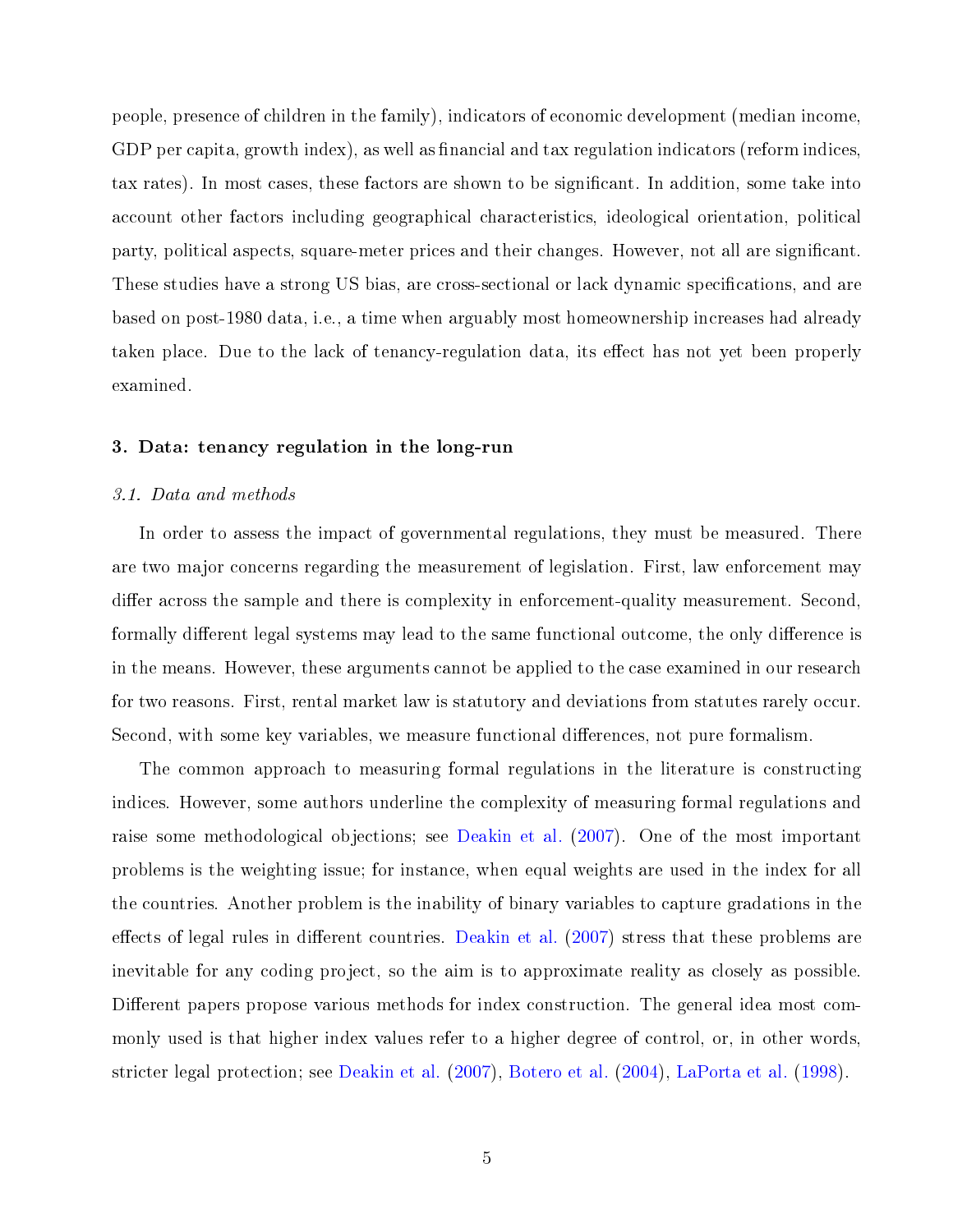In our approach, which is an extended version of the methodology of [Weber](#page-24-2) [\(2017\)](#page-24-2), legal acts are quantified in several steps. The first step consists of exploring the literature summarizing housing market regulations in the countries of interest. In a few select cases, there is already a systematic description of the evolution of such legislation. The main sources of such information are the Tenlaw project at the Universität Bremen $^{\rm l}$  for the 28 EU member states plus Japan, Norway, Serbia, Switzerland, and Turkey; the Tenancy Law and Procedure in the EU" project of the European University Institute in Florence<sup>[2](#page-10-1)</sup> for 13 EU member states plus Switzerland; International Labour Office [\(1924\)](#page-23-6) for the origins of housing policies in 17 European countries (Austria, Belgium, Czechoslovakia, Denmark, Finland, France, Germany, Great Britain, Hungary, Italy, Netherlands, Norway, Poland, Russia, Sweden, Switzerland, and Yugoslavia); historical and legal studies; as well as the preambles to legal acts or parliamentary discussions of draft laws providing justifications for the regulations (e.g., Belgium, Portugal, and Romania).

At the second step, a list of the relevant legal acts is compiled and a search for their original (not revised) texts is conducted. Since we are interested in the evolution of housing legislation, we need the "real-time" texts, as formulated at the moment of their enactment. Most frequently, such texts are in government or official gazettes. Fortunately, many of these gazettes are digitized and available as online archives and it is relatively easy to search for the necessary information. In other cases, laws can be obtained free of charge by contacting national parliaments (e.g., as is the case for Denmark, Iceland, and Norway). Still other countries charge fees for providing the relevant laws (e.g., Bulgaria, Singapore, and Sweden). Where we were unable to locate laws as published in an official gazette, we use drafts of the laws from parliamentary proceedings (e.g., Belgium and Switzerland). In the worst case, answers to questions submitted remotely were not forthcoming (some African, Asian, as well as Latin American and Caribbean countries) or one must visit a library in the country of interest.

At the third step, the compiled legal acts are summarized. The relevant provisions are identified and recorded. In particular, the following fields are captured: the area of application, rent

<span id="page-10-1"></span><span id="page-10-0"></span><sup>1</sup>[http://www.tenlaw.uni-bremen.de/.](http://www.tenlaw.uni-bremen.de/)

<sup>2</sup>[https://www.eui.eu/DepartmentsAndCentres/Law/ResearchAndTeaching/ResearchThemes/](https://www.eui.eu/DepartmentsAndCentres/Law/ResearchAndTeaching/ResearchThemes/ProjectTenancyLaw) [ProjectTenancyLaw.](https://www.eui.eu/DepartmentsAndCentres/Law/ResearchAndTeaching/ResearchThemes/ProjectTenancyLaw)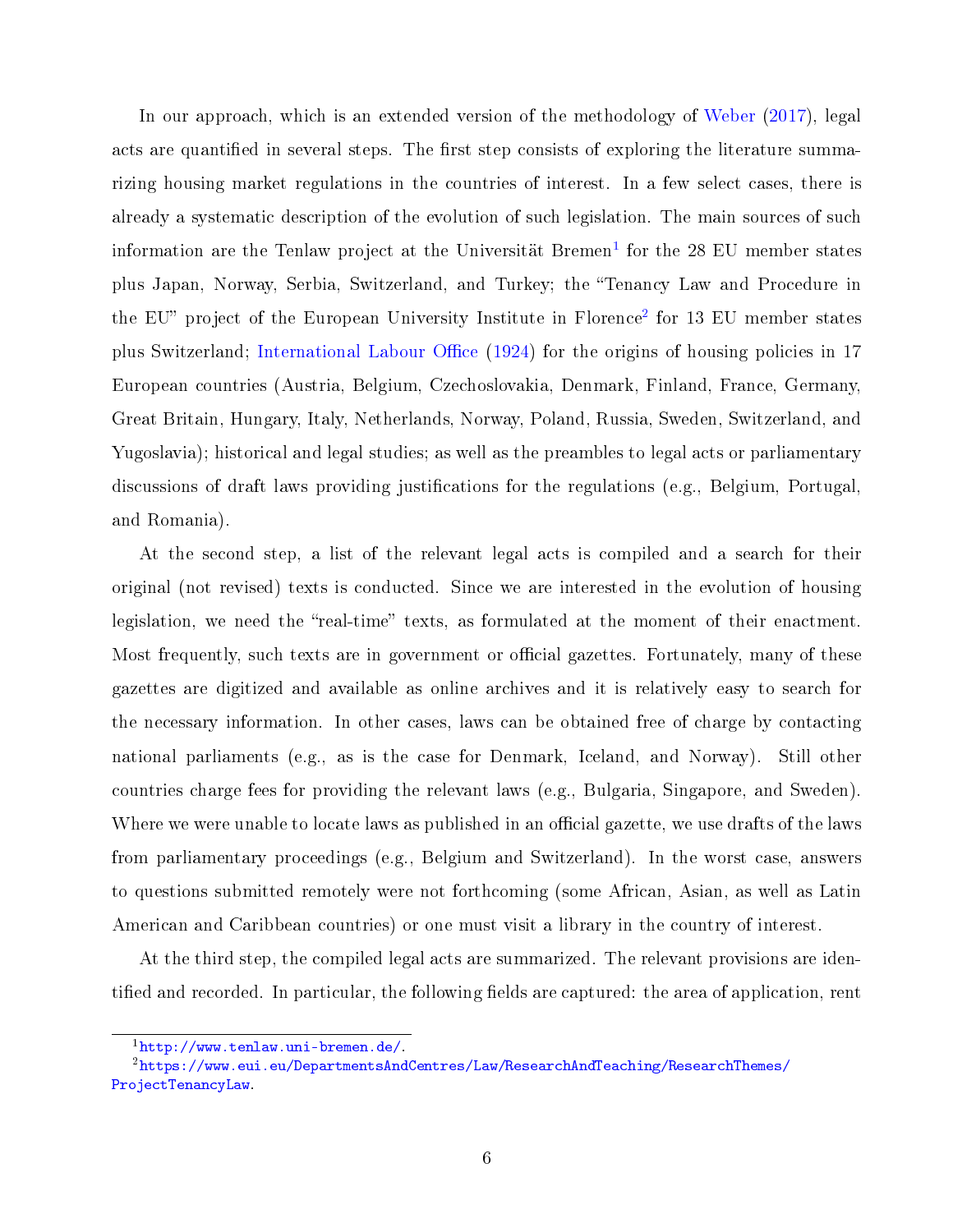control, tenant protection, housing rationing, and the bodies responsible for conflict resolution and the regulation of the housing sphere. Language barriers are a significant challenge at this stage. In many cases, knowledge of foreign languages permits the co-authors to understand the legal texts, these include English, French, German, Italian, Russian, Spanish, and Swedish; with Russian being the authors' mother tongue. In other cases, native speakers help decipher these texts (e.g., those in Greek and Finnish). Otherwise, the authors use machine translation (e.g., Google Translate) in order to translate the texts. Although the quality of modern machine translations is relatively high, there is still a room for error, especially for older texts.

At the fourth step, textual summaries of legal acts are mapped into numeric values. Here, we rely upon the approach of [Weber](#page-24-2) [\(2017\)](#page-24-2) to code rent law and tenure security and [Kholodilin](#page-23-2) [\(2017\)](#page-23-2) to code housing rationing. Based on a set of questions formulated in these two studies, binary variables are constructed that equal one, if regulation is more stringent and zero otherwise:  $\epsilon$ 

$$
I_{jt}^{k} = \begin{cases} 1, & \text{if restriction } j \text{ of type } k \text{ is present in period } t \\ 0, & \text{otherwise} \end{cases}
$$

Below, the coding is described in more detail.

Rent control. [Weber](#page-24-2)  $(2017)$  defines six binary variables: "Real rent freeze" (the rents are not allowed to grow faster than inflation), "Nominal rent freeze" (the rents are frozen in nominal terms), "Rent level control" (a government body, arbitration council, or court fixes the rent level at the beginning of new contracts), "Intertenancy decontrol" (if rent control ceases with a change of tenant), "Other specific rent decontrol" (certain types of dwellings or settlements are no longer subject to rent control), and "Specific rent recontrol" (certain types of dwellings or settlements are subject to more stringent controls).

Tenure security. Here, four binary variables are used: "Eviction protection during the term or period" and "Eviction protection at the end of the term or period" take the value one, if, in order to evict a tenant during the contract term or at the end of it, the landlord is required to present justified reasons. The "Minimum duration" variable equals one, if the contract duration must be at least two years, while the "Short-term tenancies" variable is 1, if letting dwellings for a period of less than one year is prohibited.

*Housing rationing.* This policy is approximated with eight binary variables. "Registration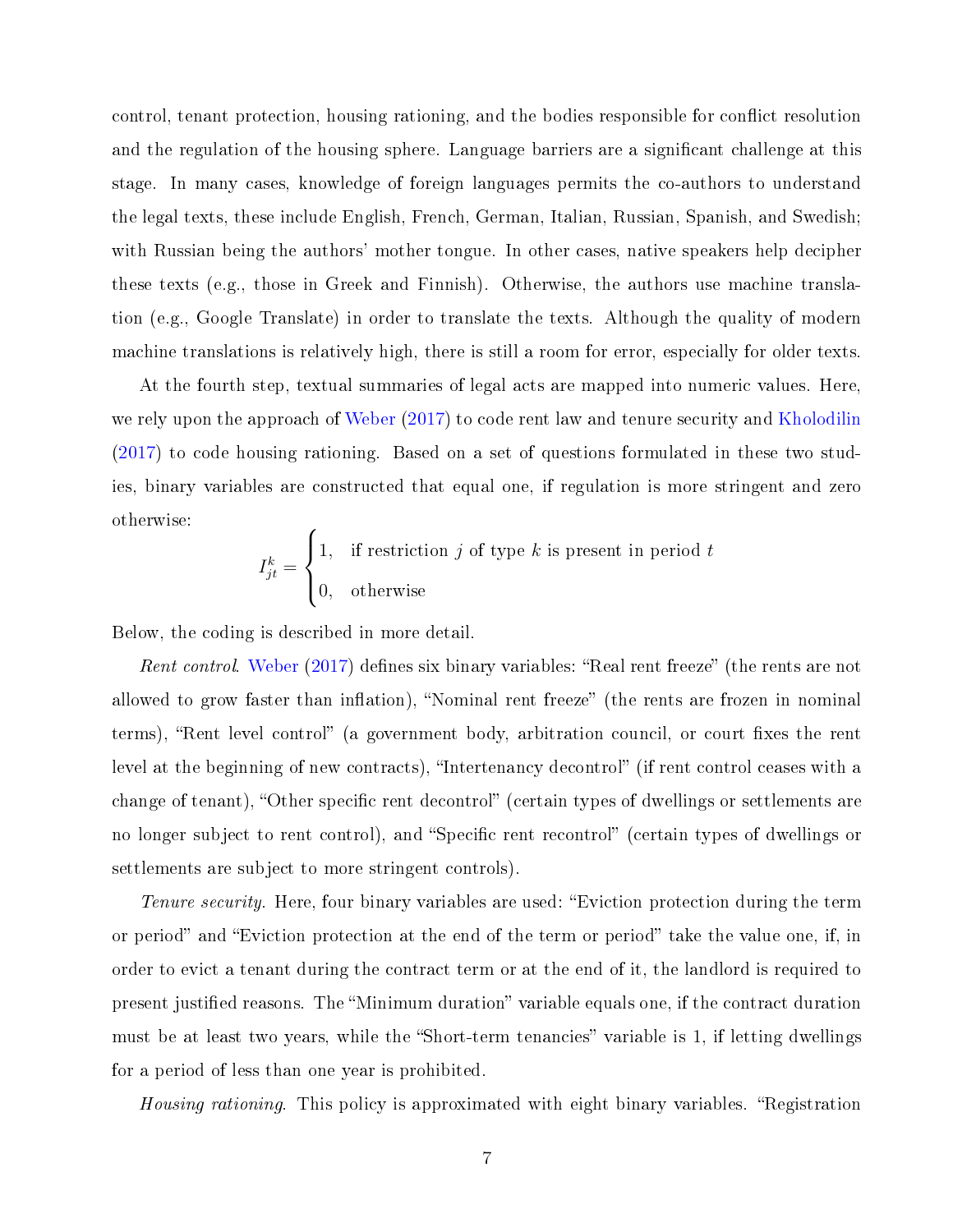of housing" equals 1, if landlords are obliged to report vacant, or all available, premises. The binary variable "Protection of housing" is 1, if it is prohibited to use dwellings for non-residential purposes, merge or demolish them, or to convert rental dwellings into owner-occupied dwellings. The variable "Creation of housing space" equals 1, if the state prescribes the use of all available space for housing purposes, e.g., through the reconstruction or conversion of non-residential premises or through the subdivision of big dwellings into smaller ones. "Requisition" equals 1, if requisition with subsequent compulsory letting of vacant dwellings is conducted. "Restriction" of freedom to move" is 1, if residential mobility is restricted: for example, if access to areas with an acute housing shortage is closed to all persons, who are neither "indispensable" for these areas nor residing there on a permanent basis. "Conservation of social composition" is 1, if a balanced social composition of the population in particular urban areas is protected through the interdiction of upgrading the dwellings to a state considered being above the standard level. The variable "Housing consumption norms" equals 1, if restrictions on the amount of housing that might be used by tenants are imposed. The dummy "Nationalization of housing" takes the value 1, if the state nationalizes housing stock, and 0, if no nationalization or privatization occurs. Unlike requisition, nationalization means the loss of property rights for the owner and no compensation for property taken.

For each regulation type, k, a composite index is computed as a simple average of binary variables:

$$
I_t^k = \frac{1}{N_k} \sum_{j=1}^{N_k} I_{jt}^k
$$

where  $k = \{$  Rent laws, Tenure security, Housing rationing  $\}$ .

The binary and composite indices are constructed for a large panel of countries; see [Table A1](#page-25-1) in Appendix. The choice of countries is dictated by the availability of legal acts. The best coverage exists for Europe and Latin America. In Africa, legislation was coded only for a few former French and Portuguese colonies, since it was relatively easy to locate the historical legal acts for them. For North American countries, coding is complicated by the fact that housing regulations there are created at the regional level, including not only states and provinces, but also cities.

Finally, an even more general index can be constructed (rental market regulation index):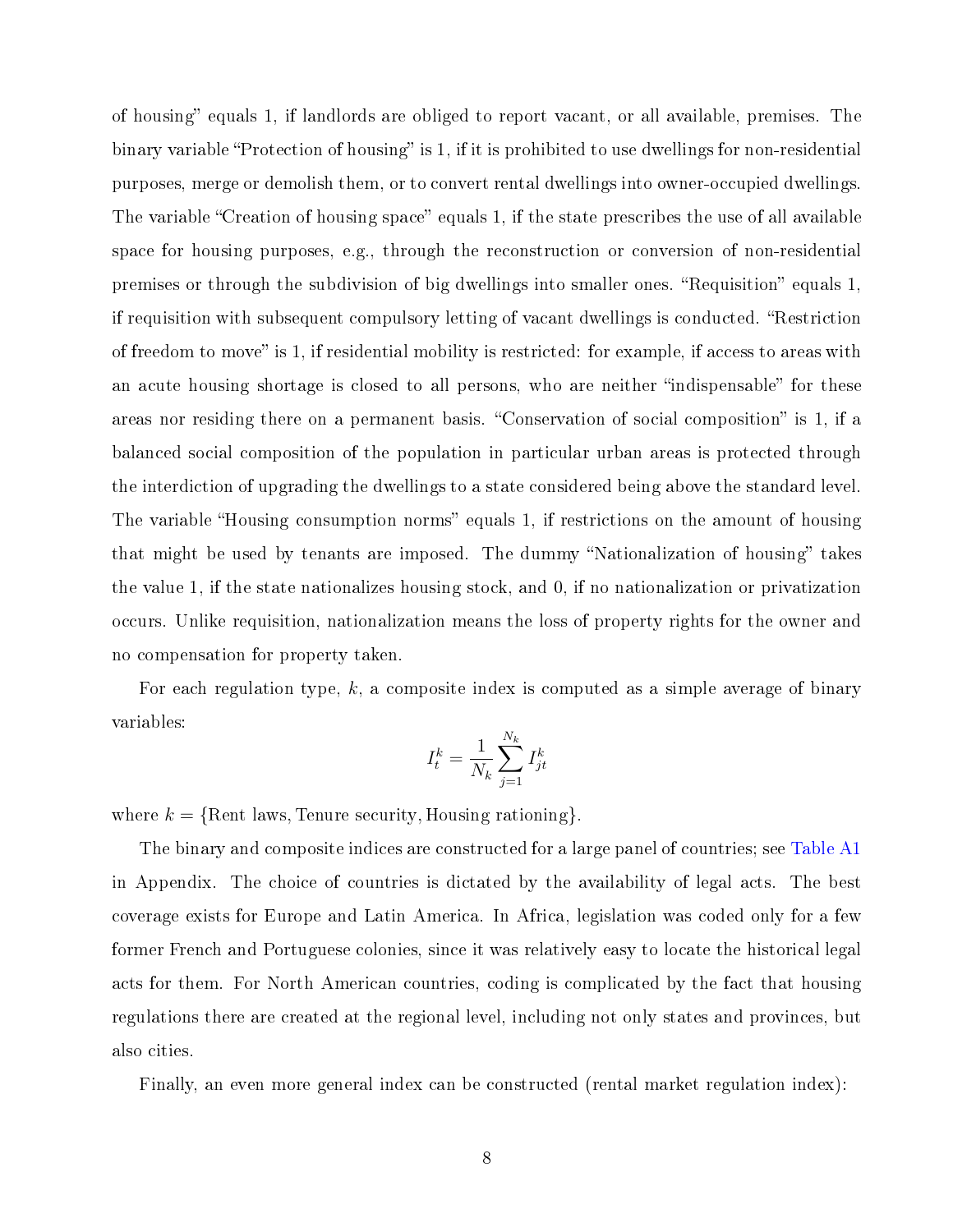$$
RMRI = \frac{I_t^{Rent \text{ laws}} + I_t^{Tenure \text{ security}}}{2} \tag{1}
$$

which simultaneously accounts for both rent control and protection from eviction.

#### <span id="page-13-0"></span>3.2. Tenancy regulation: a descriptive account

The resulting country-specific indices aggregated at the continent level are presented in [Fig](#page-14-0)[ure 2.](#page-14-0) National tenancy regulation became a widespread phenomenon in all countries affected by war-time inflation during World War I. Private rental contracts were previously only formally regulated like any other tenancy in most Civil Codes and  $-$  disregarding general usury  $laws - were not subject to any state restrictions. However, with families of active soldiers$ facing eviction on the home front, states used temporary ordinances to freeze rents, interdict evictions, and even redistribute housing space. This war-time consumer-socialism was usually extended to all tenants and survived the war longer than governments had originally intended; see [Fuhrer](#page-23-7) [\(1995\)](#page-23-7). The demand of returning soldiers and postponed family formation, along with political radicalism and private-capital shortages, made social policy through tenancy regulation a necessity, even after the war in Europe. Tenancy security became a permanent part of many Civil Codes and rent controls were repeatedly prolonged throughout the 1920s, whereas the emergency measures of direct rationing were usually cut back. While the 1930s was a short era of liberalization, World War II forced countries  $-$  this time on a global scale  $$ to re-activate strong war-time measures. These emergency measures largely disappeared after World War II, while the first generation of rent controls, in form of rent freezes, gradually gave way to the second generation of softer restrictions [\(Arnott,](#page-21-3) [1995\)](#page-21-3).

Comparatively, Europe was the leader of both hard and soft rent control, tenancy security, and rationing measures. Anglo-Saxon countries were much more reluctant to introduce similar measures and faster in abolishing them. Other countries followed the European example, but with a lag and with less intensity. This becomes, perhaps, most visible for the forceful redistribution of housing and tenants, arguably the most intrusive ones; see [Figure 2](#page-14-0) showing regulation intensity by continent. Only North America appears to have escaped such a largescale policy. It is known, though, that some US cities, e.g., Santa Monica (California) used forms of housing rationing such as the obligatory registration of vacant housing and the prohi-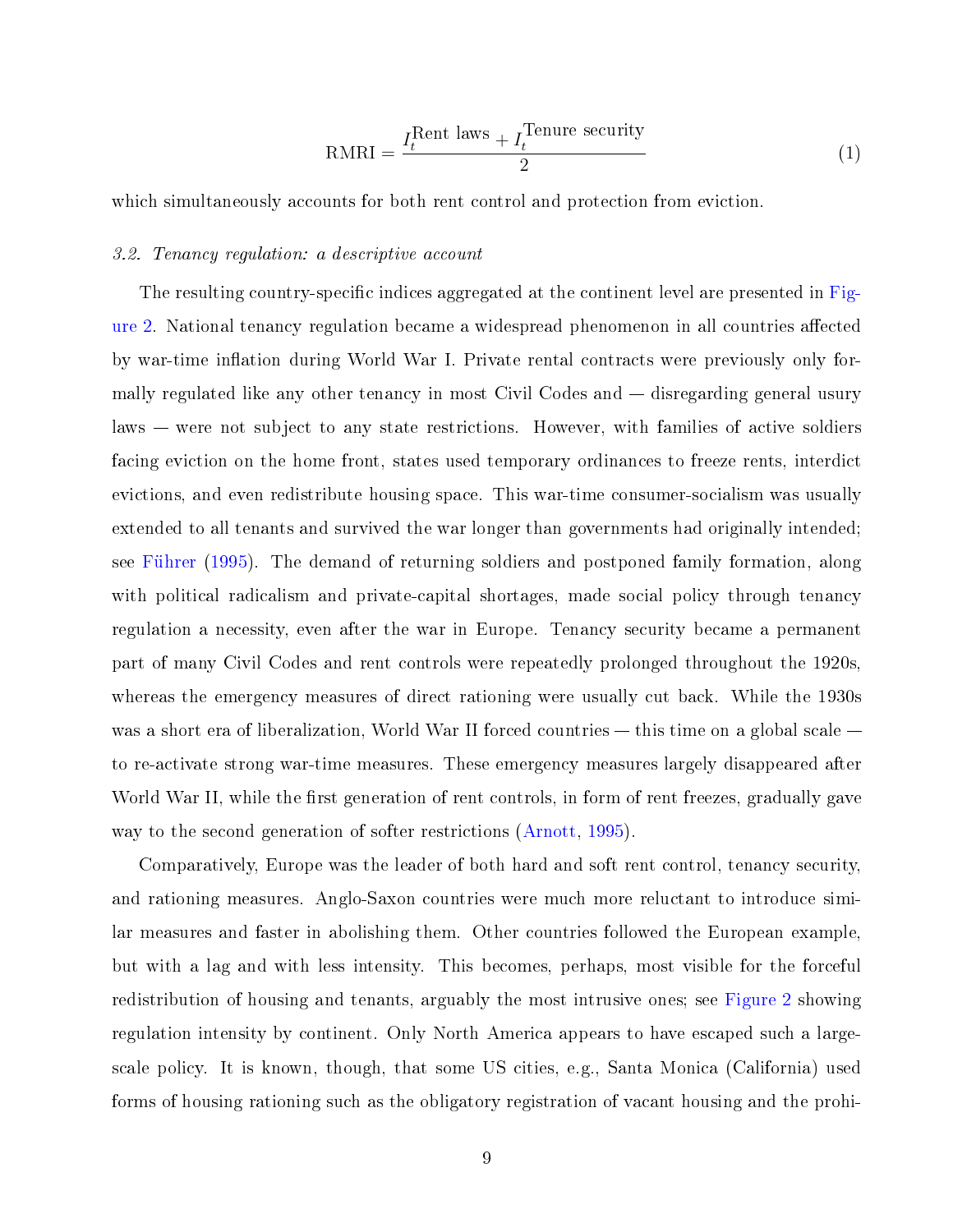<span id="page-14-0"></span>

Figure 2: Rental regulation intensity by continents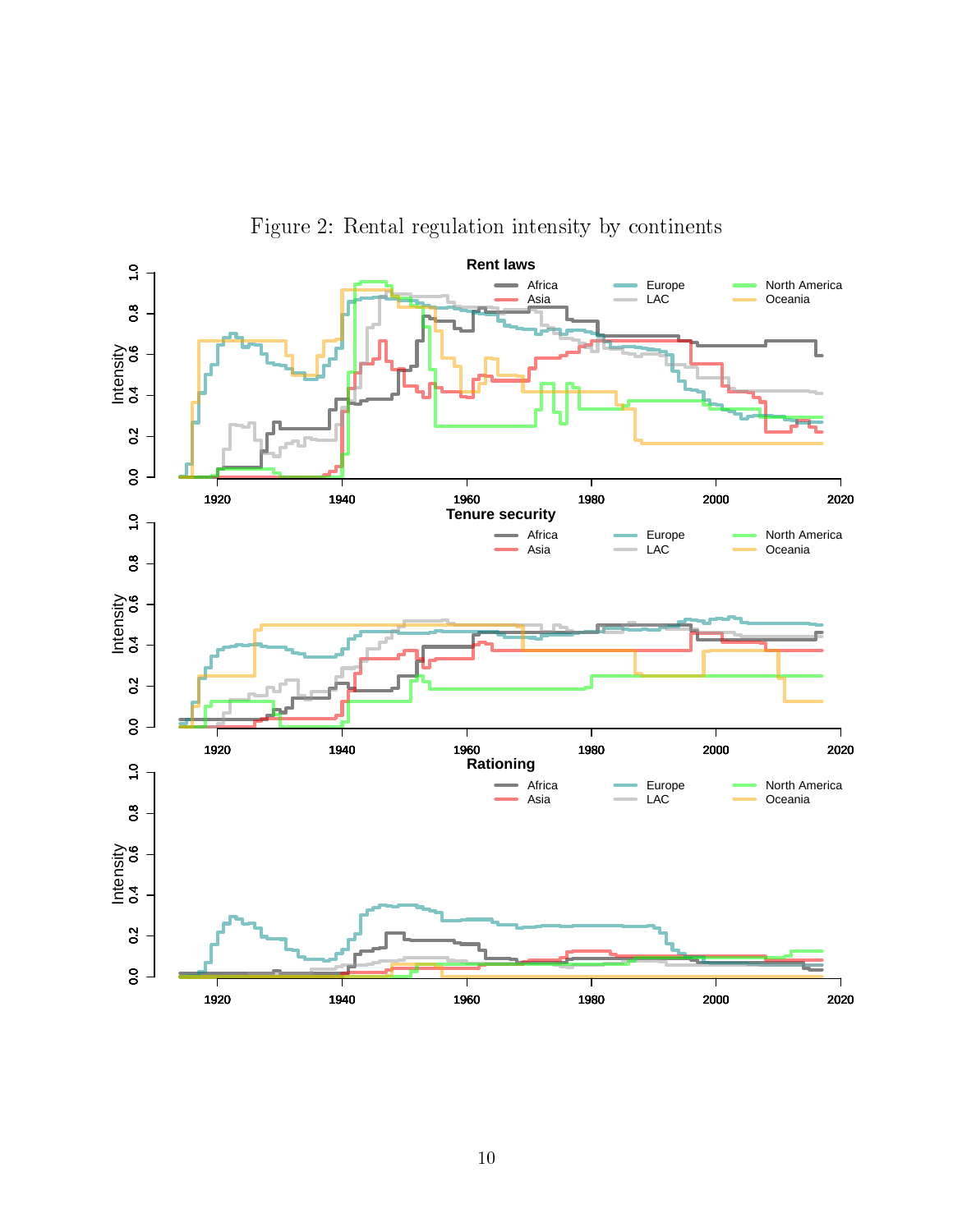bition of using dwellings for non-residential purposes; see [Keating](#page-23-8) [\(1983\)](#page-23-8). The continent that most actively took advantage of housing rationing is Europe. The two periods of the most extensive use of such policies coincide with the two world wars and their aftermath. Nevertheless, with the passage of time, European countries, although markedly reducing the application of housing rationing, did not dismantle them completely. In Western Europe, new forms of housing rationing were sometimes introduced, such as the protection of social composition areas in Germany [\(Kholodilin,](#page-23-2) [2017\)](#page-23-2). Latin America and the Caribbean had similar, but somewhat lower, intensities of housing rationing to Europe. Africa and Asia had some episodes (1950s and 2010s) when the intensity of housing rationing exceeded the worldwide average. Oceania only used such policies in the 1950s.

Comparative differences are also noticeable for tenure security, which was rarely cut back once introduced. Here again Anglo-Saxon countries show lower levels of tenant protection than their continental European counterparts. With regard to rent control, Europe was the first to introduce hard controls, but also the first to replace them with softer controls. Again, this trajectory differs from Anglo-Saxon countries, where hard controls were only a war-time emergency measure, after which the free rental market gained the upper hand again. However, continental Europe also differs from the rest of the world, as controls of the first generation began later but with greater intensity and permanence. Only recently did soft controls emerge in these countries. Thus, Europe lies internationally in between the over-regulated Global South (and former socialist countries) and the under-regulated Anglo-Saxon world. There are also notable differences within Europe, as [Figure 3](#page-16-0) shows. Particularly after the 1970s, countries of German legal origin occupied a middle position in rent regulation, lying between a more under-regulated UK and the more regulated South and North of Europe, focusing more on pronounced rationing regulation.

#### <span id="page-15-0"></span>4. Estimation results

#### <span id="page-15-1"></span>4.1. Estimation technique

In this section, we estimate the impact of restrictive housing regulations upon homeownership rates (HOR). The availability of longitudinal data suggests the use of a panel data model. Due to multiple missing observations, the data are aggregated at the decade level.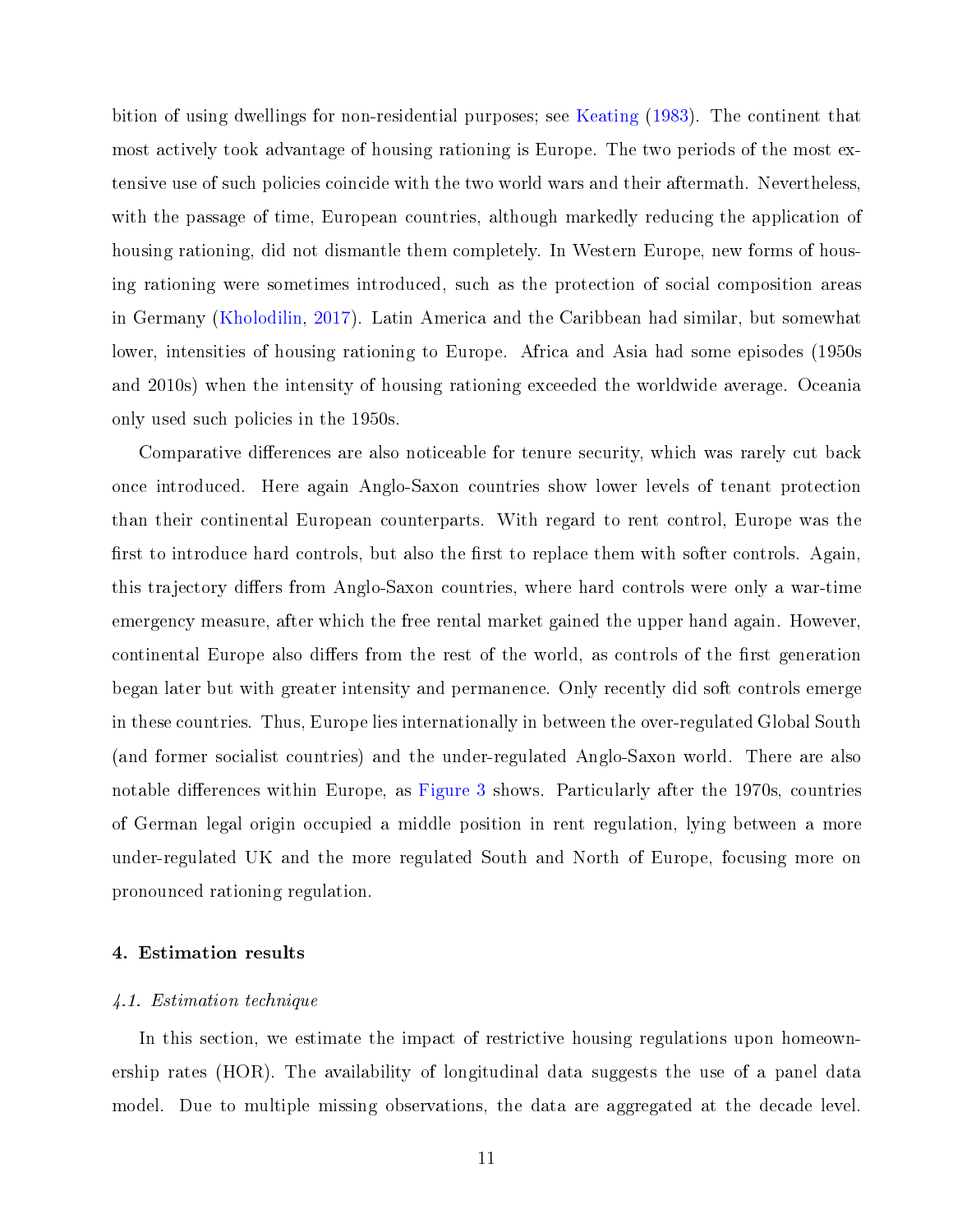<span id="page-16-0"></span>

Figure 3: Rental regulation intensity in Europe by legal origin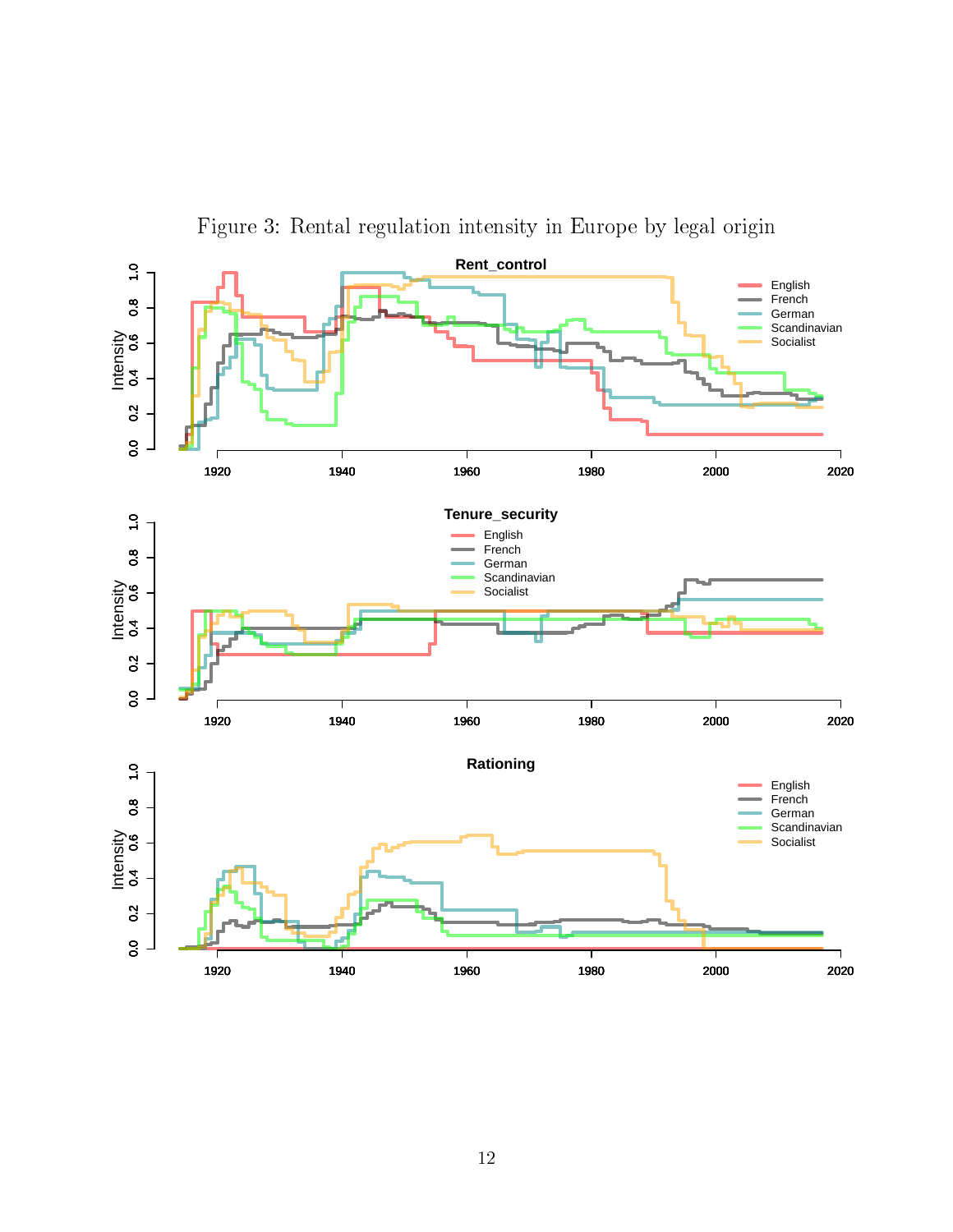Given the strong persistence of HOR and in order to remove serial correlation and potential non-stationarity, we compute the dependent variable as the first difference of HOR.

$$
y_{it} = \beta' x_{it} + \eta_i + \theta_t + v_{it}
$$
\n<sup>(2)</sup>

where  $y_{it}$  is the first difference of the HOR in country i in decade t;  $x_{it}$  is the vector of explanatory variables including the regulation indices;  $\eta_i$  is the country fixed effects;  $\theta_t$  is the decade fixed effects;  $v_{it}$  is the random disturbance; and  $\beta$  is the vector of coefficients.

Following existing studies on HOR, we include the following control variables: growth rates of real GDP per capita, dependency ratio, nominal long-term interest rates, and new dwelling completions per capita. We use the nominal and not the real interest rates for two reasons. First, as [Modigliani and Cohn](#page-24-8) [\(1979\)](#page-24-8) and [Campbell and Vuolteenaho](#page-22-7) [\(2004\)](#page-22-7) show, due to the money illusion, investors seem to value equities using the nominal interest rate instead of the real interest rate. Second, since the computation of real interest rates requires data on the CPI, we would lose observations. [Table A4](#page-29-0) in Appendix reports sources and presents descriptive statistics for the dependent variable, control variables, and regulation indices.

#### <span id="page-17-0"></span>4.2. Diagnostic tests

Before we embark on the estimations, we must conduct some diagnostic tests in order to determine the correct specifications of our models. Table  $A5$  in Appendix contains  $p$ -values of several specification tests. The first column shows models based on different combinations of regulation indices.

Hausman test. First, we test whether fixed or random effects should be used. The null hypothesis of the corresponding Hausman test is using random effects. In all models, it can be rejected at any conventional significance levels. Thus, we use models with fixed effects.

 $F$ -tests for individual and time fixed effects. The second test concerns choosing more specifically the types of fixed effects to use. First, we compare a pooled model with a model containing individual or, in our case, country effects. The null hypothesis of this test is the absence of country effects. It is rejected for all models. The second test compares a model with country effects to a model with both country and time (decade) effects. Again, according to the  $H_0$ , there are no decade effects. It can be rejected at the  $1\%$  significance level in all cases. Therefore,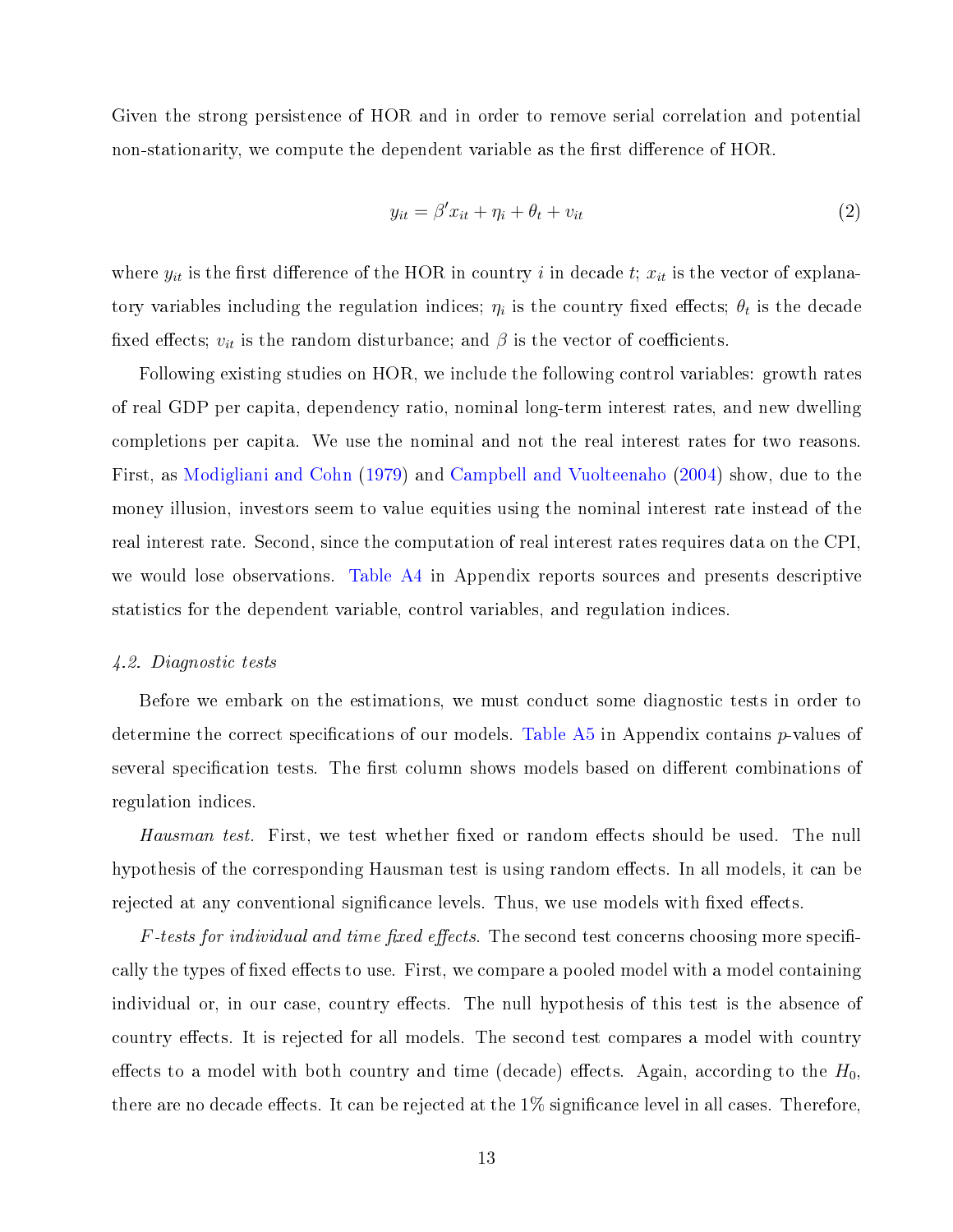we use decade effects.

Durbin-Watson panel test for autocorrelation. The null hypothesis is that all second-order autocovariances for all periods are zero:  $cov(\hat{u}_{it}, \hat{u}_{i,t-2}) = 0$ . It cannot be rejected, as suggested by the high  $p$ -values close to 1.

#### <span id="page-18-0"></span>4.3. Results

We estimate four different models. They have the same control variables (dependency ratio, condominium dummy, long-term interest rate, and growth of real per-capita GDP), but different combinations of regulation indices. Model 1 includes three aggregate indices (rent laws, tenure security, and housing rationing). Model 2 contains the rental market regulation index (a simple average of rent law and tenure security indices) and housing rationing. Model 3 is similar to model 1, except that the indices of the first- and second-generation rent controls  $(RC_1$  and  $RC_2$ ) are used instead of the rent laws index. Finally, model 4 differs from model 1 in that it includes the square of the rent control index. The idea is to test for possible non-linear effects: whether very weak or very strong regulations favor ownership, while "balanced" regulation levels encourage tenant occupation.

The estimation results are reported in [Table 1.](#page-19-0) The model uses an unbalanced panel con-sisting of 25 countries,<sup>[3](#page-18-1)</sup> with the number of decades varying between 1 and 13. As a result, the sample includes 117 observations.

Control variables. The dependency ratio appears to affect the change in HOR positively, since families with children and the elderly are more likely to be homeowners: the former prefer to raise children in green areas, while the latter possess greater wealth, especially in rich countries. By contrast, growth rates of real GDP exert a negative impact on HOR. Increasing GDP is often associated with increasing asset prices, which makes homeownership less affordable. New construction has positive and statistically significant coefficients: an expansion of housing supply opens better opportunities for homeownership. Finally, nominal long-term interest rates are negative and highly significant in all models. The high cost of capital is usually considered a serious obstacle to buying a home.

<span id="page-18-1"></span><sup>&</sup>lt;sup>3</sup>Due to missing observations the effective number of countries is much smaller than the cross-sectional dimension of our regulation data set containing 64 countries.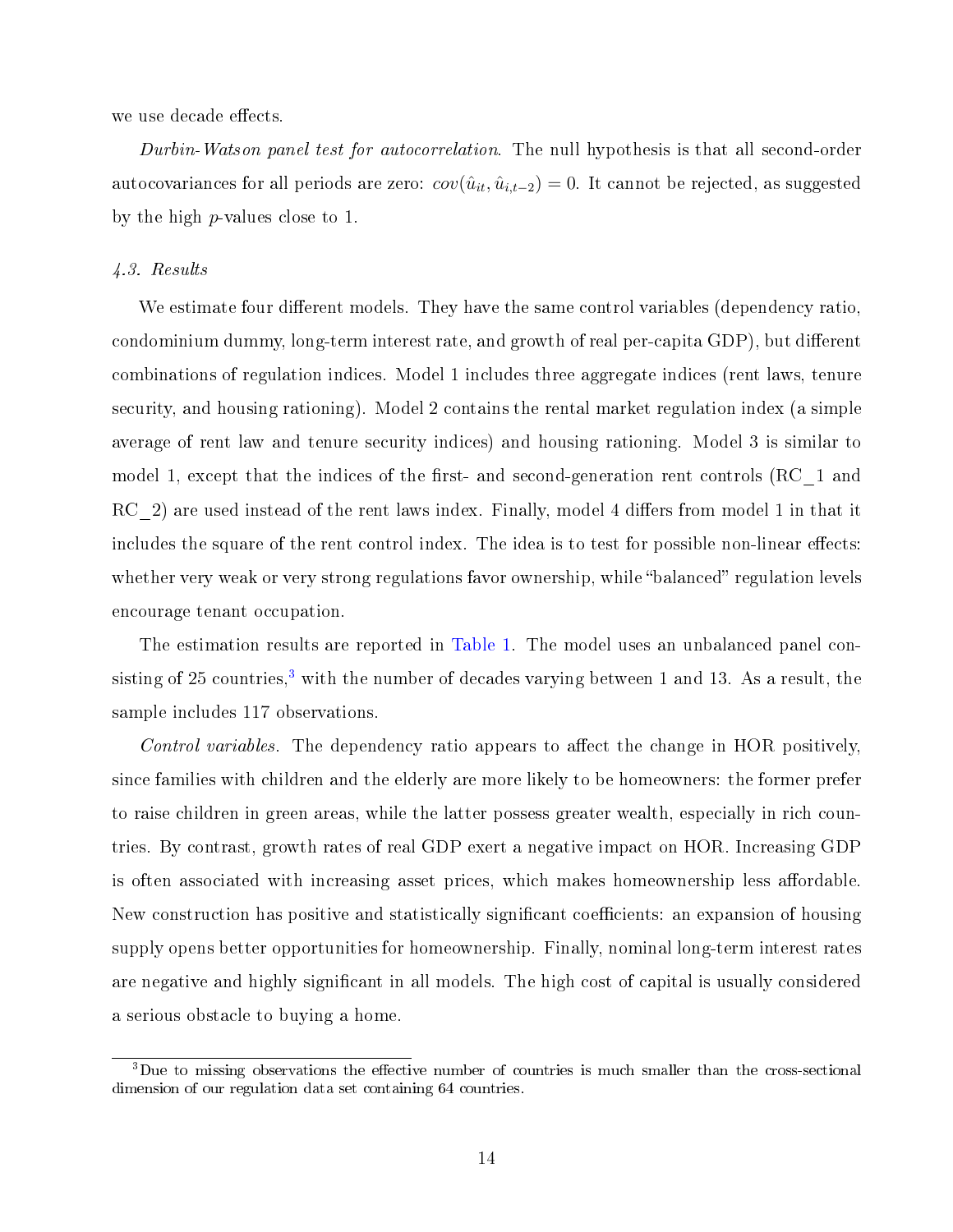|                     | Model 1    | Model 2    | Model 3             | Model 4    |
|---------------------|------------|------------|---------------------|------------|
|                     | $11.91**$  |            |                     |            |
| Rent laws           |            |            |                     | $30.79***$ |
|                     | (3.93)     |            |                     | (7.16)     |
| Rent laws2          |            |            |                     | $-19.22*$  |
|                     |            |            |                     | (7.38)     |
| RC <sub>1</sub>     |            |            | 4.11                |            |
|                     |            |            | (2.07)              |            |
| $RC_2$              |            |            | 1.38                |            |
|                     |            |            | (2.48)              |            |
| Tenure security     | $-0.28$    |            | $-1.67$             | $-1.97$    |
|                     | (2.72)     |            | (4.44)              | (3.37)     |
| Rationing           | 20.68      | $24.35*$   | 17.87               | 17.57      |
|                     | (10.93)    | (9.92)     | (12.39)             | (11.10)    |
| <b>RMRI</b>         |            | $11.02*$   |                     |            |
|                     |            | (4.76)     |                     |            |
|                     | 33.98*     | 32.29      | 23.20               | 29.51      |
| $Dep\_ratio$        |            |            |                     |            |
|                     | (16.33)    | (16.36)    | $(22.17)$ $(14.93)$ |            |
| DLGDP PC            | $-16.57*$  | $-12.42$   | $-14.91*$           | $-14.45*$  |
|                     | (6.59)     | (6.81)     | (6.83)              | (6.65)     |
| Condo               | 0.93       | 1.11       | 0.29                | 0.39       |
|                     | (3.54)     | (3.00)     | (3.56)              | (3.48)     |
| LNew const          | $4.06*$    | $3.14\,$   | 2.53                | $3.62*$    |
|                     | (1.93)     | (1.83)     | (1.86)              | (1.79)     |
| <b>LTIR</b>         | $-0.64***$ | $-0.61***$ | $-0.60***$          | $-0.61***$ |
|                     | (0.10)     | (0.10)     | (0.10)              | (0.10)     |
| $R^2$               | 0.37       | 0.32       | 0.33                | 0.40       |
| Adj. $\mathbb{R}^2$ | 0.02       | $-0.05$    | $-0.07$             | 0.04       |
| Num. obs.           | 117        | 117        | 117                 | 117        |

<span id="page-19-0"></span>Table 1: Estimation results of panel data model: basic specification

\*\*\* $p < 0.001,$ \*\* $p < 0.01,$ \* $p < 0.05$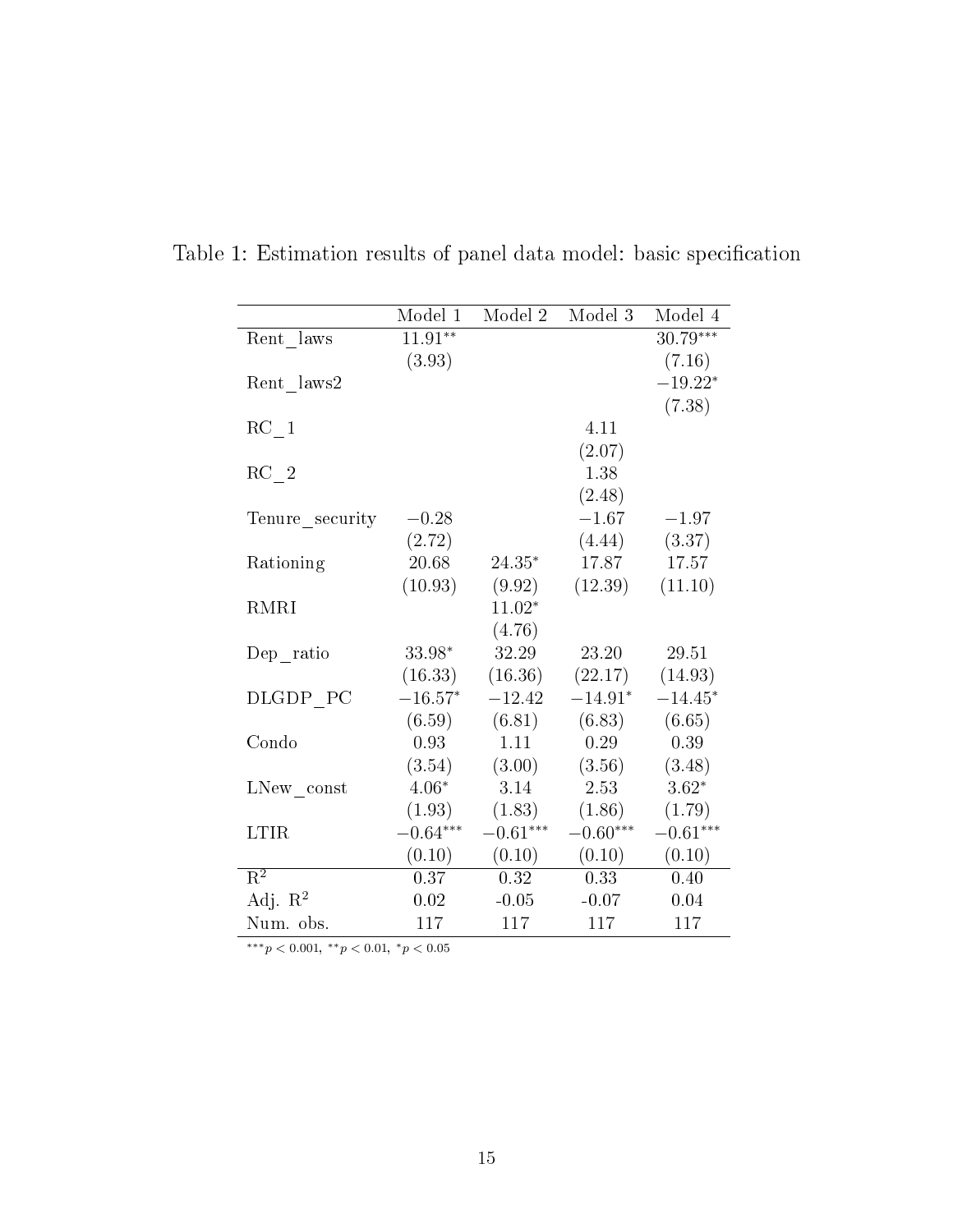Regulation indices. The rent laws variable has a positive and statistically significant effect. A one unit increase in the stringency of rent control leads to a 12 percentage point increase in the change of HOR. As expected, stricter rent control causes an erosion of the real value of the rental revenues and, thus, reduces the private rental housing stock. Interestingly, the rent control appears to exert a non-linear impact on HOR, as the results of Model 4 show. Up to a rent regulation stringency of  $0.65$ , which corresponds to first-generation rent control, HOR formation accelerates, after that point HOR grows at a slower pace. Housing rationing is also positive, but significant only in Model 2. However, the magnitude of its effects is double of that of rent control. By restricting the ability of landlords to control their properties, the state diminishes their incentives to hold rental dwellings. The coefficients for tenure security and RMRI are not significant.

#### <span id="page-20-0"></span>5. Discussion and conclusion

Homeownership rates have increased in virtually all countries since the 1920s. While urbanizing and industrializing European countries were still homeownership laggards in the early 20th century, they have broadly caught up with Anglo-Saxon countries, but still lie below the HOR found in the Global South. Our findings suggest that these general trends were brought about not so much by economic or demographic background variables or direct subsidy programs, but rather indirectly by the use of tenancy regulation as a form of social policy.

As with many other welfare policies, tenancy regulation was pushed by particular war-time solidarity with families of urban soldiers and tenants facing high rent inflation. With European countries and, in particular, cities dominated by tenant majorities, largely outnumbering the dispersed private landlord class, it is not surprising that tenancy regulation was maintained even after the wars in Europe concluded. Strong tenant movements emerged, naturally outnumbering landlords and property-owner organizations. It was not just left-wing parties that made the protection of tenants a policy issue, but conservative governments also enacted protective legislation in the post-war era. In this regard, private tenancy politics has much in common with housing and other welfare policy fields. From a comparative perspective, the already high HOR in Anglo-Saxon countries and the low initial urbanization in the Global South probably explain the lag or absence of this regulation outside of Europe.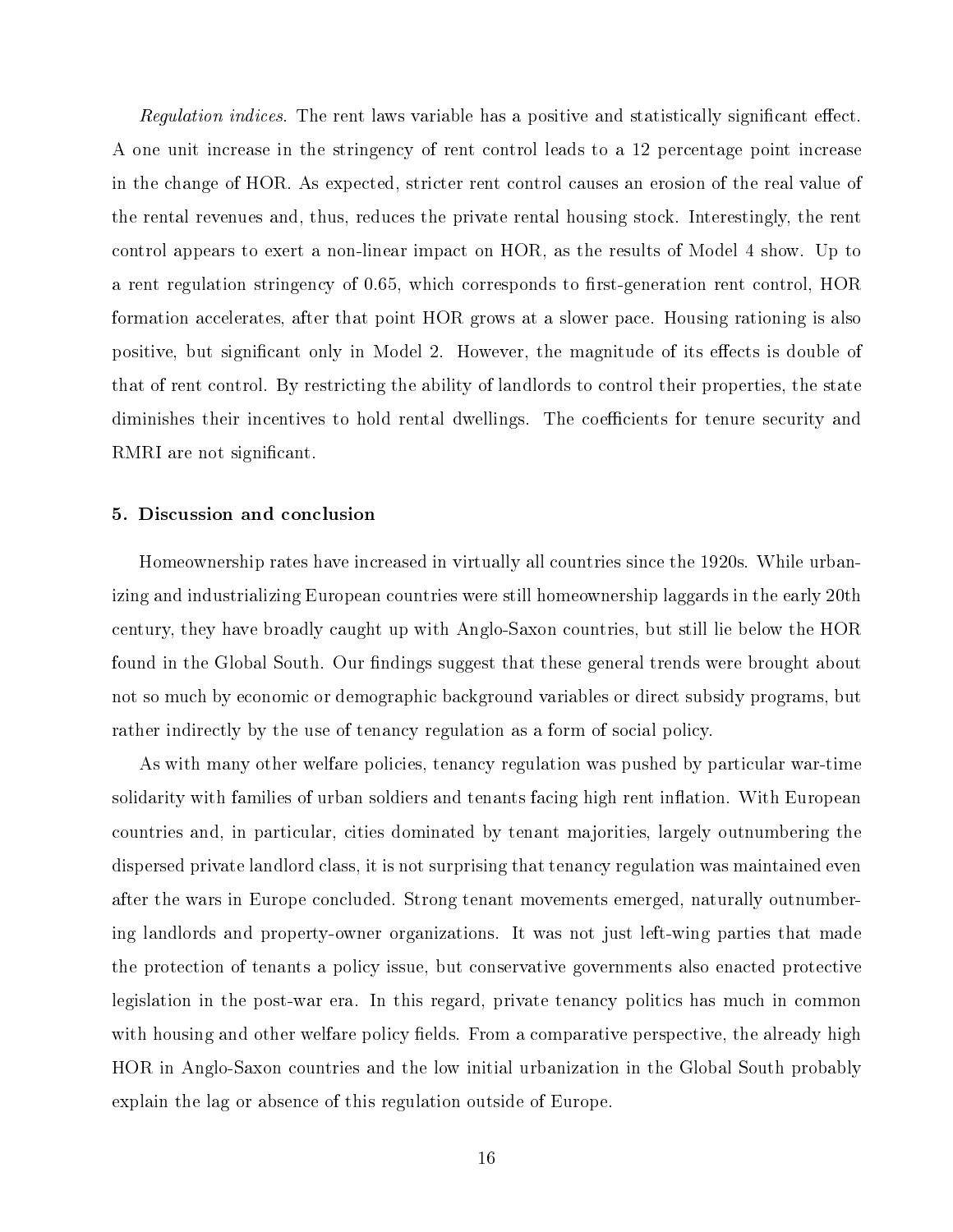As effective as these measures were in the social protection of rental housing market insiders, they have effectively crowded out private tenancy by homeownership. By protecting tenants in the short-term, regulation contributed to their long-term disappearance. The most intrusive rationing measures, along with the protection of tenants and rent control, significantly increased HOR in the long run, partially explaining why homeownership rates increased, why Europe caught up with Anglo-Saxon countries, and why the Global South still has some of the highest HOR. They might also explain why some of the largest homeownership spurts in countries occurred around the war decades; see [Fetter](#page-22-8) [\(2016\)](#page-22-8). Finally, they might also explain some of the intra-European homeownership differences: Southern European countries, like Spain, Portugal, Italy, and France, used hard rent controls more than other countries, largely replacing private tenancy with condominium ownership. This occurred, even intentionally, in an effort to transform tenant societies into homeownership societies; it was not just as a by-product of excessive goodwill toward tenants [\(Di Feliciantonio and Aalbers,](#page-22-9) [2018\)](#page-22-9).

The effect of tenant protection on homeownership has not been globally positive. The non-linear association suggests that rent control has a positive, but marginally declining, effect. Moreover, century-old rent legislation has not completely destroyed rental markets. Particularly in German-speaking countries, rent regulation has long coexisted with tenancy rates exceeding 50 percent, if not larger. Finally, this research is only able to measure the absence or presence of regulation of different sorts. Further fine-grained analyses should investigate how much specific regulation results in crowding out.

#### <span id="page-21-0"></span>Literature

- <span id="page-21-1"></span>Andrews, D., A. Caldera Sanchez, and A. Johansson (2011). Housing markets and structural policies in OECD countries. OECD Economic Department Working Papers (836).
- <span id="page-21-3"></span>Arnott, R. (1995). Time for revisionism on rent control? Journal of Economic Perspectives  $9(1)$ , 99-120.
- <span id="page-21-2"></span>Blanco Blanco, A. G. (2014). La realidad del alquiler en America Latina y el Caribe. In A. G. Blanco, V. Fretes Cibils, and A. F. Muñoz (Eds.), *Busco casa en arriendo. Promover el* alquiler tiene sentido. New York: Banco Interamericano de Desarrollo.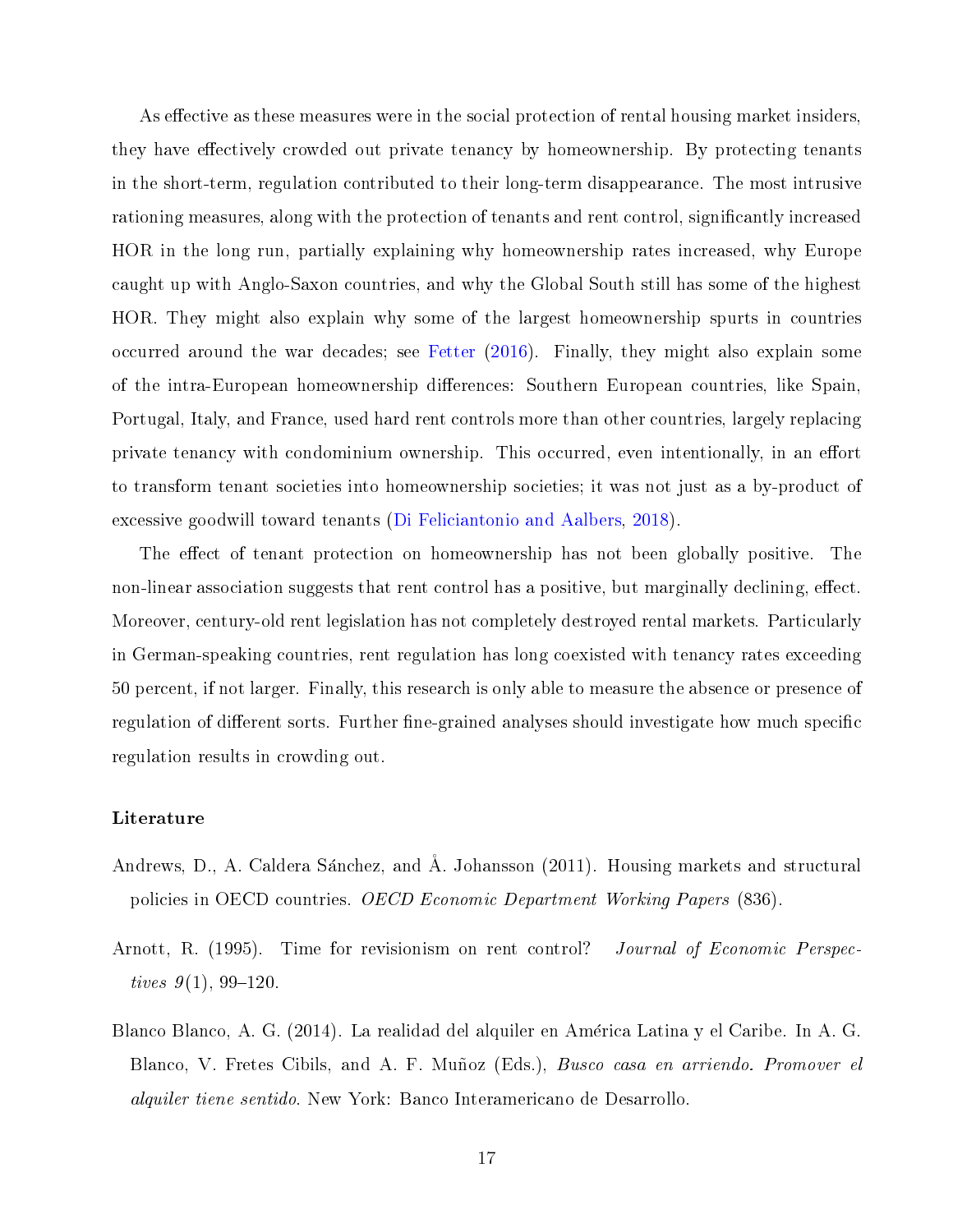- <span id="page-22-3"></span>Borjas, G. J. (2002). Homeownership in the immigrant population. *Journal of urban eco*nomics  $52(3)$ , 448-476.
- <span id="page-22-6"></span>Botero, J., S. Djankov, R. LaPorta, F. L. de Silanes, and A. Shleifer (2004). The regulation of labor. Quarterly Journal of Economics  $119(4)$ , 1339–1382.
- <span id="page-22-4"></span>Burgess, S. L. (1982). Determinants of homeownership: A comparison of single female and single male headed households. Housing and Society  $9(2)$ , 87-94.
- <span id="page-22-7"></span>Campbell, J. Y. and T. Vuolteenaho (2004). Bad beta, good beta. American Economic Review  $94(5)$ , 1249-1275.
- <span id="page-22-10"></span>Chevan, A. (1989). The growth of home ownership:  $1940-1980$ . Demography  $26(2)$ , 249-266.
- <span id="page-22-5"></span>Deakin, S., P. Lele, and M. Siems (2007). The evolution of labour law: Calibrating and comparing regulatory regimes. Working papers, Centre for Business Research, University of Cambridge.
- <span id="page-22-9"></span>Di Feliciantonio, C. and M. B. Aalbers (2018). The prehistories of neoliberal housing policies in Italy and Spain and their reification in times of crisis. *Housing Policy Debate 28*(1), 135–151.
- <span id="page-22-0"></span>Djankov, S., R. La Porta, F. Lopez de Silanes, and A. Shleifer (2003). Courts: The Lex Mundi project. The Quarterly Journal of Economics  $118(2)$ , 453-517.
- <span id="page-22-2"></span>Early, D. W. and E. O. Olsen (1998). Rent control and homelessness. Regional Science and Urban Economics  $28(6)$ , 797-816.
- <span id="page-22-8"></span>Fetter, D. K. (2016). The home front: Rent control and the rapid wartime increase in home ownership. The Journal of Economic History  $76(4)$ , 1001-1043.
- <span id="page-22-1"></span>Field, E., M. Levinson, R. Pande, and S. Visaria (2008). Segregation, rent control, and riots: The economics of religious conflict in an Indian city. The American Economic Review  $98(2)$ , 505510.
- <span id="page-22-11"></span>Fisher, L. M. and A. J. Jaffe (2003). Determinants of international home ownership rates. Housing finance international  $18(1)$ , 34-42.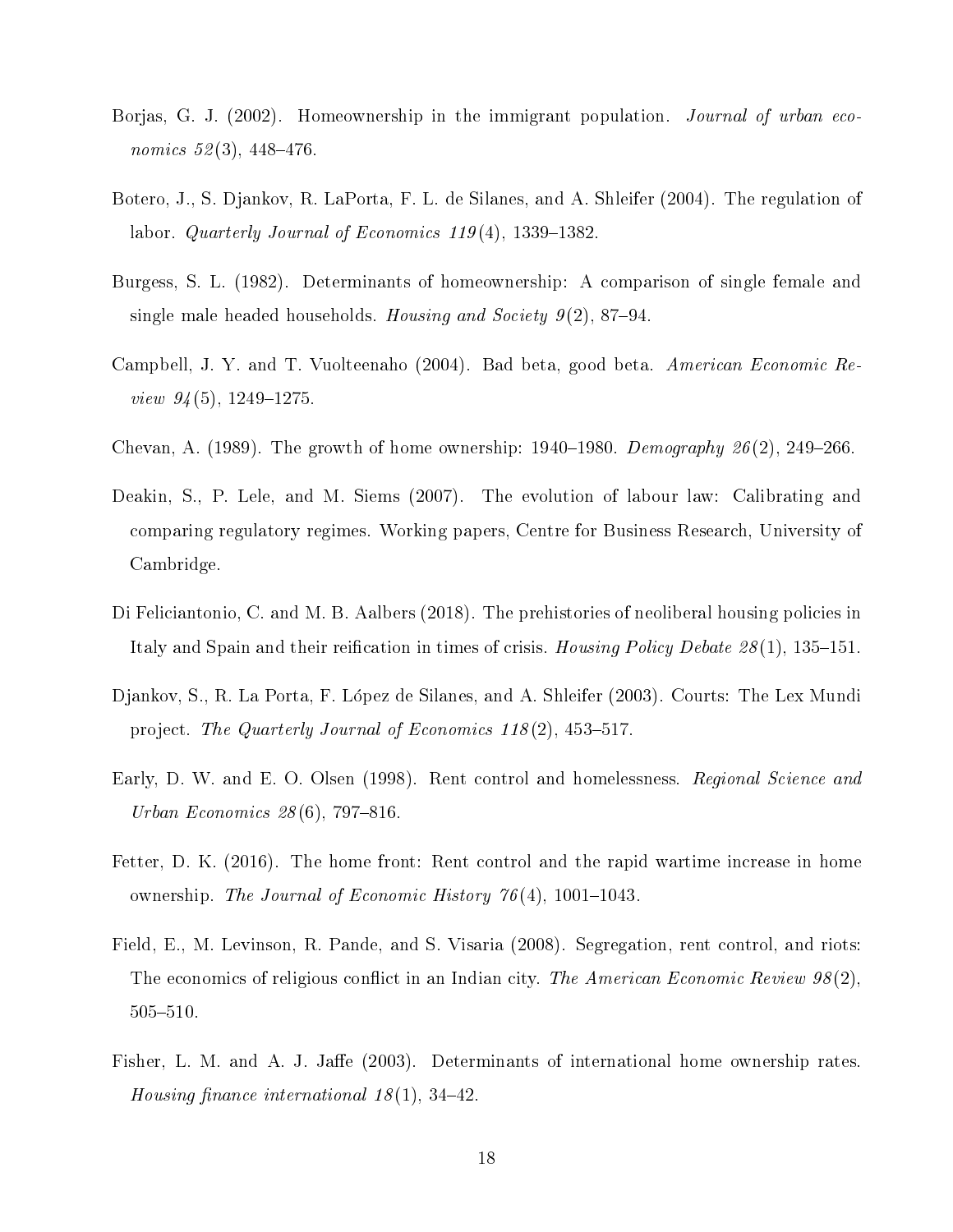- <span id="page-23-7"></span>Fuhrer, K. C. (1995). Managing scarcity: The german housing shortage and the controlled economy. German History  $13(3)$ , 326.
- <span id="page-23-3"></span>Glaeser, E. L. (2003). Does rent control reduce segregation? Swedish Economic Policy Review  $10, 179 - 202$ .
- <span id="page-23-4"></span>Grimes, P. W. and G. A. Chressanthis (1997). Assessing the effect of rent control on homelessness. Journal of Urban Economics  $41(1)$ , 23-37.
- <span id="page-23-10"></span>Gwin, C. R. and S.-E. Ong (2008). Do we really understand homeownership rates? An international study. International Journal of Housing Markets and Analysis  $1(1)$ , 52–67.
- <span id="page-23-6"></span>International Labour Office (1924). European housing problems since the war. Imprimeries réunies S.A.: Geneva.
- <span id="page-23-5"></span>Iwata, S. (2002). The Japanese tenant protection law and asymmetric information on tenure length. Journal of Housing Economics  $11(2)$ , 125-151.
- <span id="page-23-8"></span>Keating, W. D. (1983). Rent control in California: Responding to the rental housing crisis. Institute of Governmental Studies, University of California, Berkeley.
- <span id="page-23-2"></span>Kholodilin, K. A. (2017). Quantifying a century of state intervention in rental housing in Germany. Urban Research and Practice  $10(3)$ , 267–328.
- <span id="page-23-9"></span>Kholodilin, K. A. (2018). Measuring stick-style housing policies: A multi-country longitudinal database of governmental regulations. DIW Berlin Discussion Paper 1727.
- <span id="page-23-0"></span>Kohl, S. (2017). Homeownership, Renting and Society: Historical and Comparative Perspectives. London: Routledge.
- <span id="page-23-1"></span>Kohl, S. (2018a). The political economy of homeownership: A comparative analysis of homeownership ideology through party manifestos. Socio-Economic Review.
- <span id="page-23-11"></span>Kohl, S. (2018b). Too much mortgage debt? the effect of financialization on new construction and residential capital investment. Unpublished Manuscript.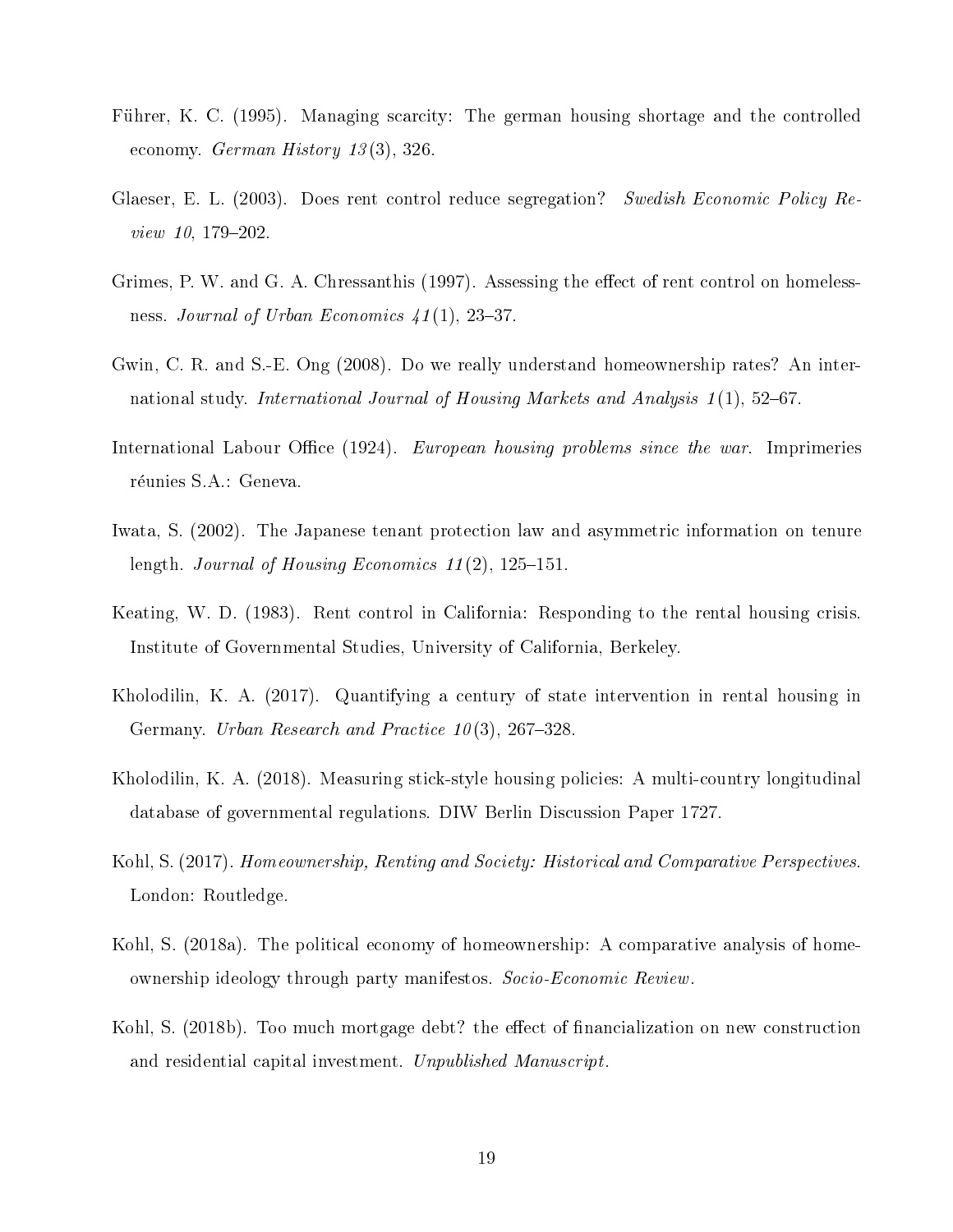- <span id="page-24-4"></span>Krol, R. and S. Svorny (2005). The effect of rent control on commute times. Journal of Urban Economics 58(3), 421-436.
- <span id="page-24-5"></span>Kutty, N. K. (1996). The impact of rent control on housing maintenance: A dynamic analysis incorporating European and North American rent regulations. Housing Studies 11(1), 69–88.
- <span id="page-24-7"></span>LaPorta, R., F. L. de Silanes, A. Shleifer, and R. W. Vishny (1998). Law and finance. *Journal* of Political Economy  $106(6)$ , 1113-1155.
- <span id="page-24-9"></span>Lauridsen, J., N. Nannerup, and M. Skak (2009). Geographic and dynamic heterogeneity of home ownership. Journal of Housing and the Built Environment  $24(1)$ , 1–17.
- <span id="page-24-1"></span>Malpezzi, S. and G. Ball (1993). Measuring the urban policy environment: an exploratory analysis using rent controls. Habitat International  $17(2)$ , 39-52.
- <span id="page-24-0"></span>Miletic, A. R. (2016). Tenancy vs. ownership rights. housing rent control in Southeast and East-Central Europe, 1918–1928. Mesto a dejiny  $5(1)$ , 51–74.
- <span id="page-24-8"></span>Modigliani, F. and R. A. Cohn (1979). Inflation, rational valuation and the market. Financial Analysts Journal, 24–44.
- <span id="page-24-3"></span>Munch, J. R. and M. Svarer (2002). Rent control and tenancy duration. Journal of Urban  $Economics 52(3), 542-560.$
- <span id="page-24-10"></span>Schmidt, S. (1989). Convergence theory, labour movements, and corporatism: The case of housing 1. Scandinavian Housing and Planning Research  $6(2)$ , 83–101.
- <span id="page-24-6"></span>Tan, T.-H. (2008). Determinants of homeownership in Malaysia. Habitat International 32 (3), 318-335.
- <span id="page-24-2"></span>Weber, J. P.  $(2017)$ . The regulation of private tenancies  $-$  a multi-country analysis. Dissertation.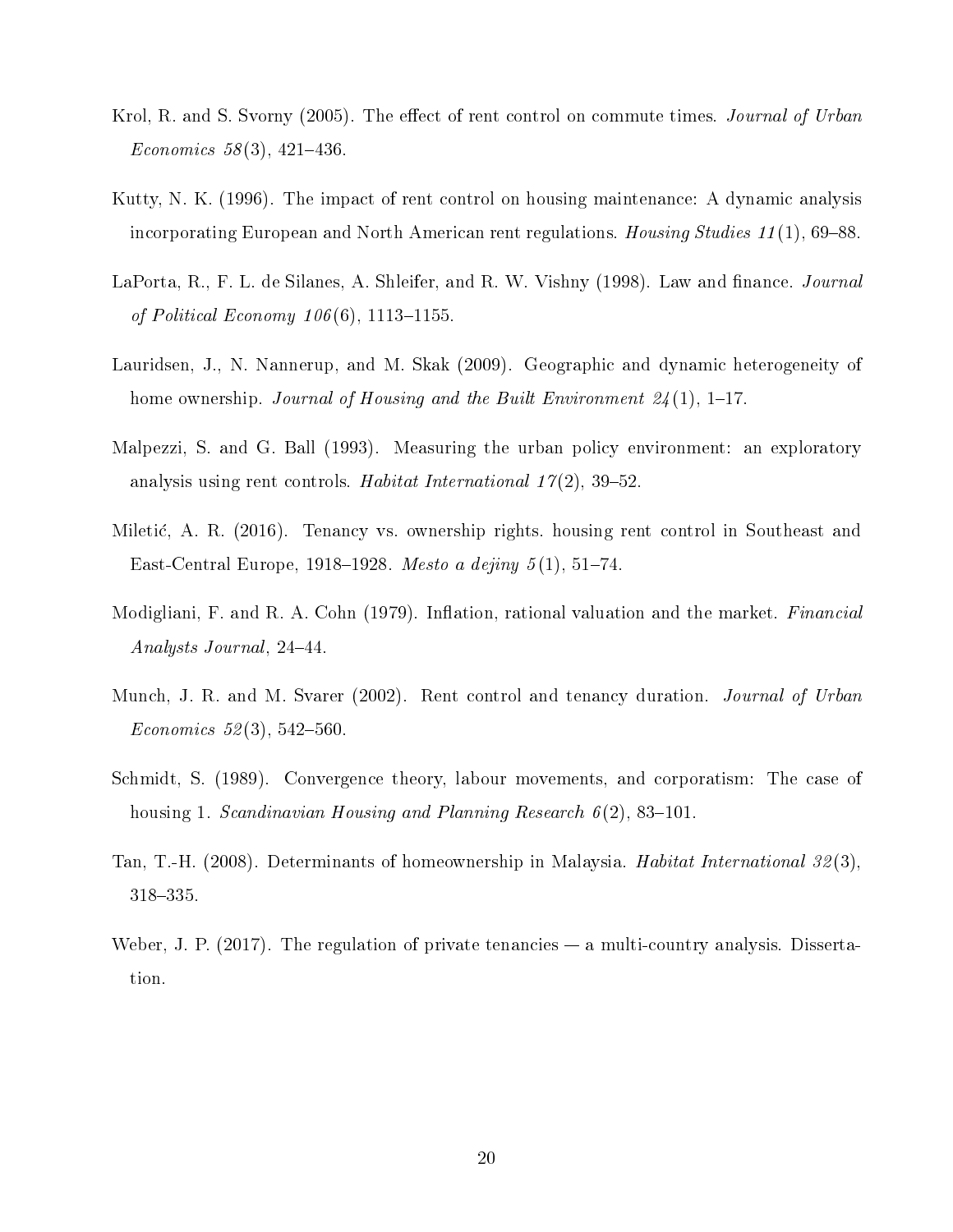### <span id="page-25-0"></span>Appendix

| Continent      | Countries                                                  | Sample         | Total             |
|----------------|------------------------------------------------------------|----------------|-------------------|
|                |                                                            | size           | coun-             |
|                |                                                            |                | tries             |
|                |                                                            |                | (s <sub>t</sub> ) |
| Africa         | Angola, Madagascar, Mali, Morocco, Niger, Togo, Tunisia    | $\overline{7}$ | 60                |
| Asia           | Cyprus, Macao, Philippines, Singapore                      | $\overline{4}$ | 51                |
| Europe         | Andorra, Austria, Belgium, Czech Republic, Denmark, Es-    | 28             | 53                |
|                | tonia, Finland, France, Germany, Greece, Iceland, Ireland, |                |                   |
|                | Italy, Liechtenstein, Lithuania, Luxembourg, Monaco, Nor-  |                |                   |
|                | way, Poland, Portugal, Romania, Russia, San Marino, Slo-   |                |                   |
|                | vakia, Spain, Sweden, Switzerland, UK                      |                |                   |
| Latin<br>Amer- | Argentina, Bolivia, Brazil, Chile, Colombia, Haiti, Mex-   | 13             | 52                |
| ica<br>and     | ico (Distrito Federal), Nicaragua, Panama, Peru, Salvador, |                |                   |
| Caribbean      | Trinidad and Tobago, Uruguay                               |                |                   |
| North Amer-    | Canada (Alberta, Ontario, Quebec), USA                     | 4              | 5(60)             |
| ica            |                                                            |                |                   |
| Oceania        | Australia, New Zealand                                     | $\overline{2}$ | 29                |
|                | World                                                      | 58             | 250               |

<span id="page-25-1"></span>Table A1: List of countries, for which regulation indices are constructed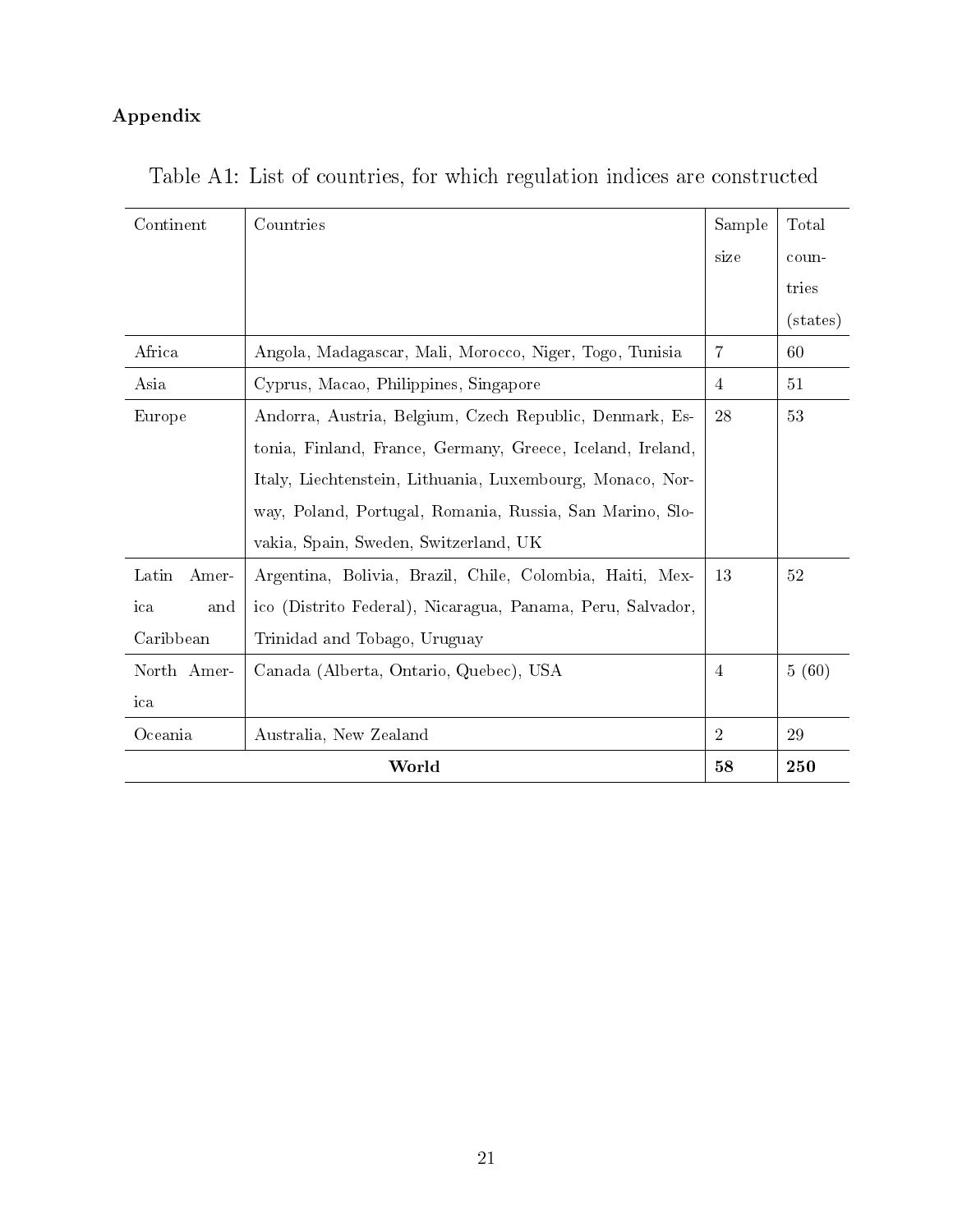| Study                    | Period         | Countries               |           |                    | Regulation aspect |             |
|--------------------------|----------------|-------------------------|-----------|--------------------|-------------------|-------------|
|                          |                |                         | Rent con- | Tenure             | Housing           | Enforcement |
|                          |                |                         | trol      | security           | rationing         |             |
| Malpezzi and Ball (1993) | $\approx 1991$ | market<br>$\frac{1}{2}$ | $^{+}$    | $^{+}$             |                   | $^{+}$      |
|                          |                | economies               |           |                    |                   |             |
| Djankov et al. (2003)    | 2000           | 109                     |           | $^{+}$             |                   | $^{+}$      |
| Andrews et al. (2011)    | 2009           | $\overline{30}$         | $^{+}$    |                    |                   |             |
| Global Property Guide    | $\approx 2017$ | 116                     | $^{+}$    | $^{+}$             |                   |             |
| Miletić (2016)           | $1918 -$       |                         | $^{+}$    |                    | $^{+}$            |             |
|                          | 1928           |                         |           |                    |                   |             |
| Weber (2017)             | $1973 -$       | 18 advanced             | $^{+}$    | $^{+}$             |                   |             |
|                          | 2016           | economies               |           |                    |                   |             |
| Weber (2017)             | $\approx 2016$ | $\mathcal{S}^{\circ}$   | $^{+}$    | $^{+}$             |                   |             |
| Kholodilin (2017)        | $1914-$        | 1 (Germany)             | $^{+}$    | $^{+}$             | $^{+}$            |             |
|                          | 2015           |                         |           |                    |                   |             |
| Kholodilin (2018)        | $1910-$        | $\frac{48}{5}$          | $^{+}$    | $\hspace{0.1mm} +$ | $^{+}$            |             |
|                          | 2017           |                         |           |                    |                   |             |

<span id="page-26-0"></span>Table A2: Literature on measurement of housing regulations Table A2: Literature on measurement of housing regulations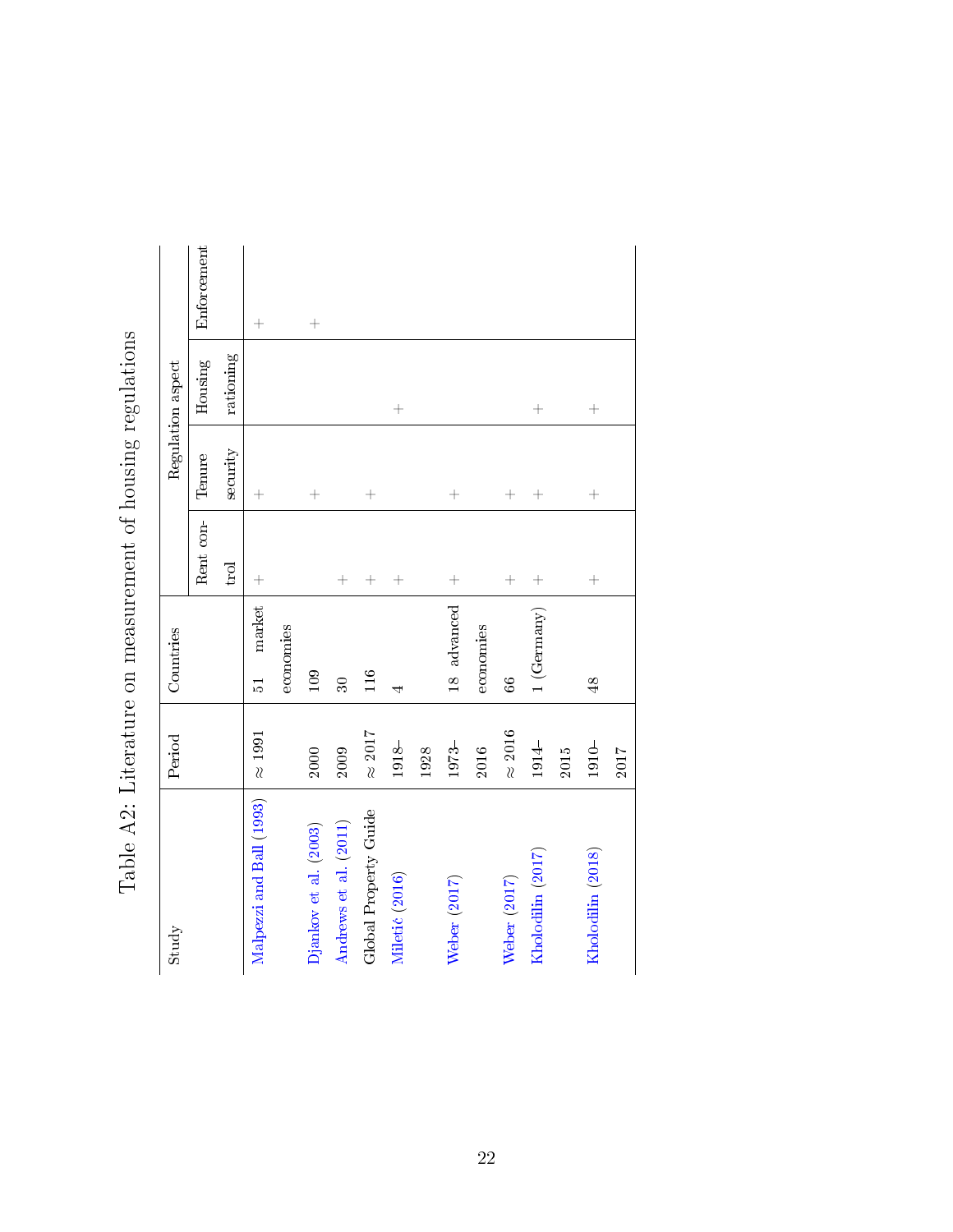<span id="page-27-0"></span>

| Study design and explanatory vari- | Lauridsen                | Chevan             | Fisher          | Schmidt     | Gwin and                         | Andrews    | Blanco       |
|------------------------------------|--------------------------|--------------------|-----------------|-------------|----------------------------------|------------|--------------|
| ables                              | et<br>al.                | (1989)             | and<br>Jaffe    | (1989)      | Ong (2008)                       | et<br>al.  | Blanco       |
|                                    | (2009)                   |                    | (2003)          |             |                                  | (2011)     | (2014)       |
| Countries/regions                  | $270\,$ Danish           | ${\rm HOR}$ in the | 106<br>coun-    | 18<br>coun- | 232-237                          | households |              |
|                                    | municipali-              | <b>USA</b>         | tries           | tries       | cities from                      | 23<br>in   |              |
|                                    | ties                     |                    |                 |             | 111-113                          | countries  |              |
|                                    |                          |                    |                 |             | countries                        |            |              |
| Period                             | 1999-2004                | 1930-1979          | between         | early       | 1993<br>and                      | 2009       | 2006-2011    |
|                                    |                          |                    | 1980<br>and     | 1970s-      | 1998                             |            |              |
|                                    |                          |                    | 1999            | mid-1980s   |                                  |            |              |
| Method                             |                          | logit              | $_{\rm OLS}$    |             |                                  | probit     | $_{\rm OLS}$ |
| Data                               |                          |                    | cross-          |             |                                  |            | cross-       |
|                                    |                          |                    | section         |             |                                  |            | section      |
| Rent regulations                   | $+$                      |                    |                 |             |                                  |            |              |
| Government<br>encouragement<br>of  |                          | $\bf{0}$           |                 |             |                                  |            |              |
| home ownership                     |                          |                    |                 |             |                                  |            |              |
| Share of population living in sub- |                          |                    |                 |             |                                  |            |              |
| sidized housing                    |                          |                    |                 |             |                                  |            |              |
| Share of households receiving      | $\pm$                    |                    |                 |             |                                  |            |              |
| housing subsidies                  |                          |                    |                 |             |                                  |            |              |
| Share of 15-66 year-olds receiving | $+$                      |                    |                 |             |                                  |            |              |
| rent subsidies                     |                          |                    |                 |             |                                  |            |              |
| Share of govt expenditure in GDP   |                          |                    |                 | $\sim$      |                                  |            |              |
| Housing price or construction cost | $\boldsymbol{+}$         | $^{+}$             |                 |             |                                  |            |              |
| Price-to-rent ratio                |                          | $\mathbf{0}$       |                 |             | $\begin{array}{c} + \end{array}$ |            |              |
| Property tax                       |                          |                    |                 |             |                                  |            |              |
| Tax rate                           | $\sim$                   |                    |                 |             |                                  |            |              |
| Tax base                           | $\sim$                   |                    |                 |             |                                  |            |              |
| Tax advantage of homeowners        |                          | $\boldsymbol{0}$   |                 |             |                                  | $^{+}$     |              |
| Mandatory finance                  |                          |                    |                 |             |                                  |            |              |
| Financial reform index             |                          |                    |                 |             |                                  | $^{+}$     |              |
| Interest rate                      |                          |                    |                 |             | $^+$                             |            |              |
| Loan-to-value ratio                |                          |                    |                 |             |                                  | $^{+}$     |              |
| Population density                 |                          |                    |                 |             |                                  |            |              |
| Urbanization                       | $^{+}$                   |                    | $^{+}$          |             |                                  |            |              |
| Share of young population          | $\overline{\phantom{a}}$ |                    | $\equiv$        |             |                                  |            |              |
| Share of working age population    | $+$                      |                    | $\! + \!\!\!\!$ |             |                                  |            |              |
| Share of old population            | $\boldsymbol{+}$         |                    |                 |             |                                  |            |              |
| Share of population widowed        | $\qquad \qquad -$        |                    |                 |             |                                  |            |              |
| Share of population divorced       | $^{+}$                   |                    |                 |             |                                  |            |              |
| Share of population unmarried      | $^{+}$                   |                    |                 |             |                                  |            |              |
| Share of households with children  |                          |                    |                 |             |                                  |            |              |
| ${>}18$                            |                          |                    |                 |             |                                  |            |              |

## Table A3: Literature on HOR determinants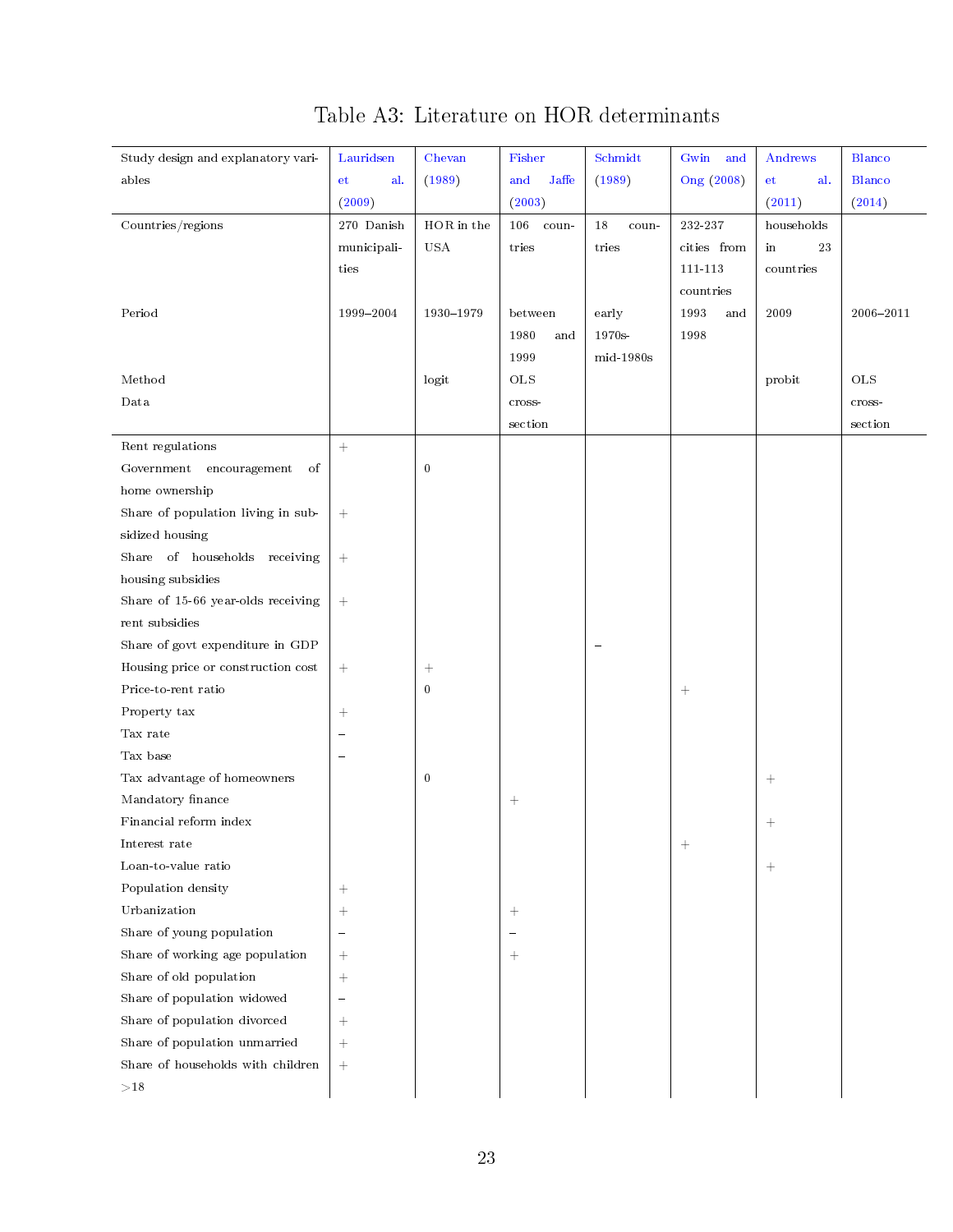| Study design and explanatory vari-  | Lauridsen                      | Chevan | Fisher          | Schmidt  | Gwin<br>and    | Andrews    | Blanco |
|-------------------------------------|--------------------------------|--------|-----------------|----------|----------------|------------|--------|
| ables                               | al.<br><b>et</b>               | (1989) | $J$ affe<br>and | (1989)   | Ong (2008)     | al.<br>et. | Blanco |
|                                     | (2009)                         |        | (2003)          |          |                | (2011)     | (2014) |
| Share of households without chil-   | $\overline{\phantom{m}}$       |        |                 |          |                |            |        |
| dren < 18                           |                                |        |                 |          |                |            |        |
| Share of population with higher ed- | $\qquad \qquad \longleftarrow$ |        |                 |          |                |            |        |
| ucation                             |                                |        |                 |          |                |            |        |
| Share of population on social dis-  | $\overline{\phantom{m}}$       |        |                 |          |                |            |        |
| ability pension                     |                                |        |                 |          |                |            |        |
| Share of population receiving so-   | $+$                            |        |                 |          |                |            |        |
| cial benefits                       |                                |        |                 |          |                |            |        |
| Unemployment rate                   | $\qquad \qquad \blacksquare$   |        |                 |          |                |            |        |
| Number of immigrants from the       | $+$                            |        |                 |          |                |            |        |
| 3rd world                           |                                |        |                 |          |                |            |        |
| GDP per capita or GDP growth        |                                |        | $^{+}$          |          | $+$            |            |        |
| Share of socialists in parliament   |                                |        |                 | $\bf{0}$ |                |            |        |
| Continent dummy                     |                                |        |                 |          | $\overline{a}$ |            |        |
| Communist country                   |                                |        |                 |          |                |            |        |

## Table A3: Literature on HOR determinants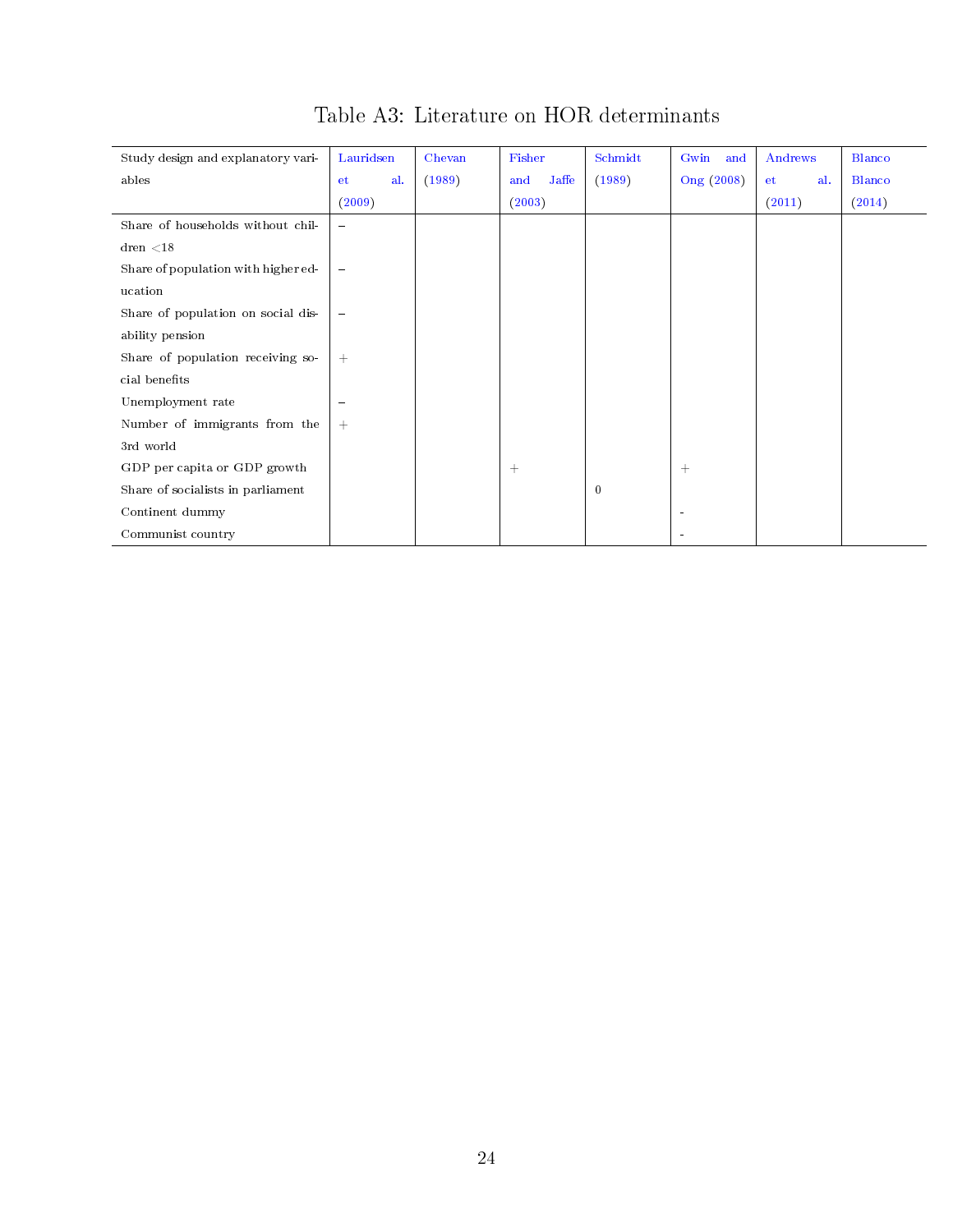<span id="page-29-0"></span>

| Variable                                 | Description                         | Source                    | Period    | Minimum | Mean   | Maximum | Standard  |
|------------------------------------------|-------------------------------------|---------------------------|-----------|---------|--------|---------|-----------|
|                                          |                                     |                           |           |         |        |         | deviation |
| HOR                                      | Homeownership rate defined          | (2017),<br>$Com-$<br>Kohl | 1910-2018 | 19.950  | 59.149 | 96.175  | 16.230    |
|                                          | as a share of owner occu-           | pendium of Housing        |           |         |        |         |           |
|                                          | pied dwellings in total housing     | Statistics of the UN,     |           |         |        |         |           |
|                                          | stock, %                            | national<br>statistical   |           |         |        |         |           |
|                                          |                                     | offices                   |           |         |        |         |           |
| Rent laws                                | Rent laws index, $[0, 1]$           | own calculations          | 1910-2017 | 0.000   | 0.429  | 1.000   | 0.372     |
| $\rm Rent\_laws2$                        | Square of rent laws index, $[0, 1]$ | own calculations          | 1910-2018 | 0.000   | 0.338  | 1.000   | 0.354     |
| $\rm RC\_1$                              | First-generation rent control       | own calculations          | 1910-2018 | 0.000   | 0.439  | 1.000   | 0.466     |
|                                          | index, $[0, 1]$                     |                           |           |         |        |         |           |
| $\rm RC-2$                               | Second-generation rent control      | own calculations          | 1910-2018 | 0.000   | 0.068  | 1.000   | 0.241     |
|                                          | index, $[0, 1]$                     |                           |           |         |        |         |           |
| Tenure security                          | Tenure security index, $[0, 1]$     | own calculations          | 1910-2018 | 0.000   | 0.317  | 1.000   | 0.251     |
| Rationing                                | Housing rationing index, $[0, 1]$   | own calculations          | 1910-2018 | 0.000   | 0.092  | 0.875   | 0.163     |
| RMRI                                     | Rental market regulation in-        | own calculations          | 1910-2018 | 0.000   | 0.373  | 0.833   | 0.285     |
|                                          | dex, [0,1]                          |                           |           |         |        |         |           |
| Condo                                    | Condominium dummy (1, if            | own calculations          | 1910-2018 | 0.000   | 0.425  | 1.000   | 0.482     |
|                                          | condominium law is active)          |                           |           |         |        |         |           |
| $\operatorname{GDP}$ $\operatorname{PC}$ | Real GDP per capita, 1990 in-       | Maddison<br>Project       | 1910-2016 | 0.521   | 11.050 | 77.638  | 12.320    |
|                                          | ternational Geary-Khamis dol-       | Database                  |           |         |        |         |           |
|                                          | lars                                |                           |           |         |        |         |           |
| Dep ratio                                | Ratio of dependent (younger         | World Development In-     | 1899-2016 | 0.255   | 0.614  | 1.113   | 0.157     |
|                                          | than 15 and older than 64 y.o.)     | dicators of the World     |           |         |        |         |           |
|                                          | population to working-age (15       | Bank and European         |           |         |        |         |           |
|                                          | through 64 y.o.) population,        | University Institute      |           |         |        |         |           |
|                                          | [0, 1]                              |                           |           |         |        |         |           |
| New const                                | Housing completions by 1000         | Kohl (2018b)              | 1860-2010 | 0.251   | 5.437  | 15.203  | 2.765     |
|                                          | inhabitants                         |                           |           |         |        |         |           |
| <b>LTIR</b>                              | Long-term interest rate, %          | Macrohistory database     | 1870-2017 | 0.670   | 6.175  | 87.376  | 6.132     |
|                                          |                                     | Organisation<br>and       |           |         |        |         |           |
|                                          |                                     | Economic<br>$Co-$<br>for  |           |         |        |         |           |
|                                          |                                     | operation and Devel-      |           |         |        |         |           |
|                                          |                                     | opment                    |           |         |        |         |           |

# Table A4: Description of variables used in the analysis